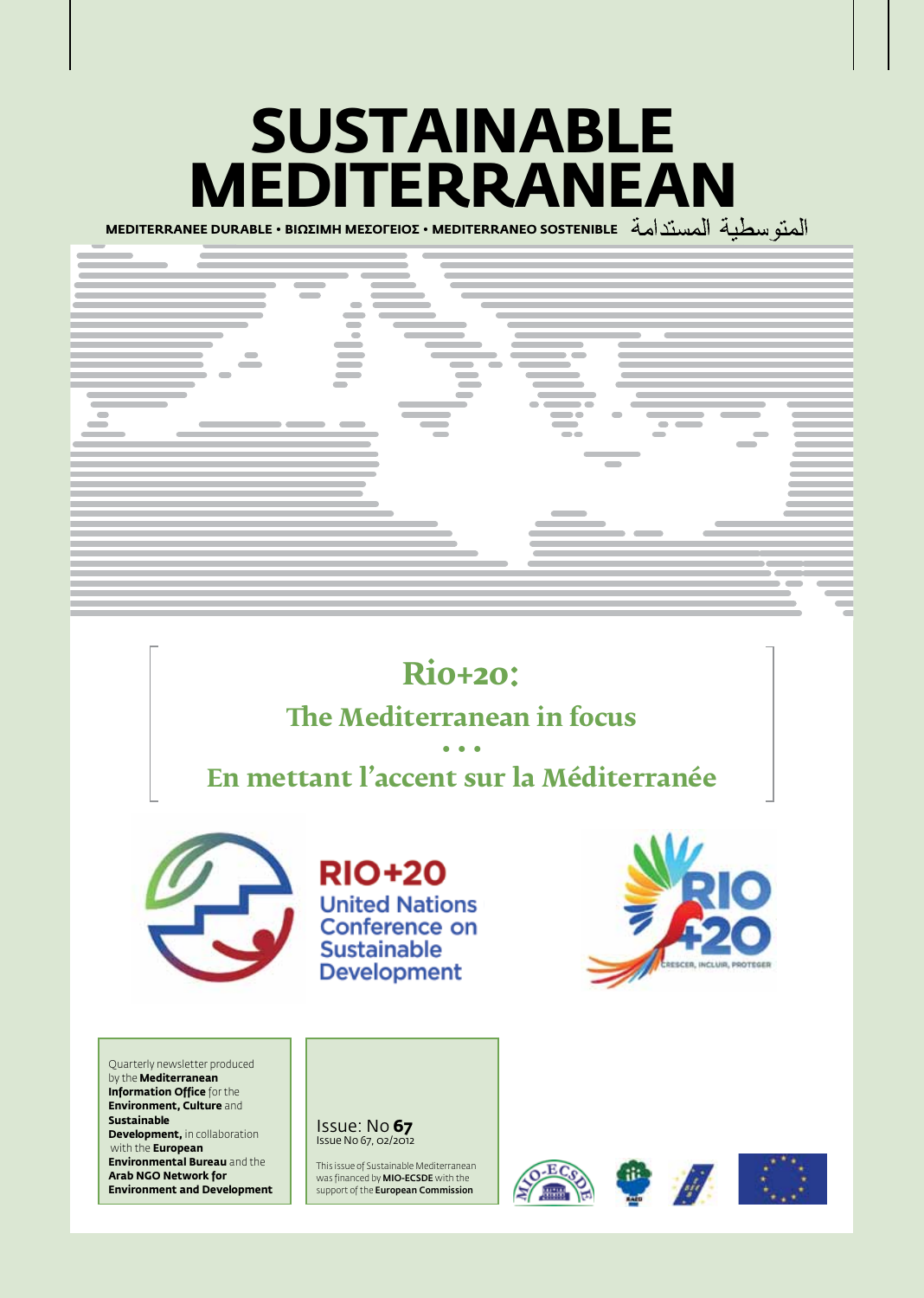This issue is devoted to Rio+20, to what it was all<br>about, what the prospects and the results were for<br>the world, Europe and particularly for the Medi-<br>terranean region, its countries, its Civil Society, environ-<br>mental NG about, what the prospects and the results were for the world, Europe and particularly for the Mediterranean region, its countries, its Civil Society, environmental NGOs and MIO-ECSDE under the current conditions in the region.

Going to Rio we had moderate expectations. We knew that the economic and sociopolitical situation throughout the world and around the Mediterranean was not favourable for major commitments and brave decisions. We approached Rio+20 as a milestone for reflection, not only for what has been achieved since Rio (1992) and Johannesburg (2002) but also since Stockholm (1972).

In fact, Rio+20 has demonstrated directly and indirectly the links between all our attempts of the past, with their inherent limitations and the prospects for the future.

Rio+20 has demonstrated two contrasting features of all these years: on the one hand the efforts and faith of a considerable part of the international community and society to overcome difficulties and find a mode of development (sustainable), which could guide not just individuals and enlightened minorities but also countries, enterprises, regions/groups of countries and the world as a whole to a much more environmentally and socially friendly economy. On the other hand there is an equally considerable part of political and other leaderships who are not willing, or objectively not able, or not in a position, to dynamically overcome national and regional obstacles and clusters of interests and conditions that maintain unsustainable patterns of production, consumption and, most importantly, governance.

In this respect, Rio+20 confirmed this dual reality and, for those who work for a better world, renewed the commitment and opened the way for new alliances. It further offered a formidable opportunity for the exchange of ideas and "new" perspectives, some of which are based clearly on re-circulated, unfulfilled visions of the past.

"Green Economy" for instance, which has various interpretations and was received with suspicion by some developing countries, in its most accomplished version is linked with a different objective and indicator of progress: not the Gross Domestic Product but the "gross national prosperity" measured as "usefulness" or "happiness", to use the terms of Jan Tinbergen of the late 1960s.

The Mediterranean region, even if not a "UN recognized region", was represented at Rio+20 by all its actors and stakeholders and on an invitation by MIO-ECSDE, the universally trusted platform that serves the region since the eve of Rio, sent in a firm, realistic and clear way a few concrete messages:

1. Despite dramatic changes in the sociopolitical conditions linked with the Arab Spring in the southern and eastern shores and the economic crisis in its northern ones, the Mediterranean countries and social actors

wish to maintain and strengthen their ties and common work to demonstrate their solidarity and keep this actual North-South interface as one of osmosis and collaboration and not as a boundary of separation. This is so necessary for the sustainable future of the region but also for the entire world.

- DR. MOHAMMED AIT KADI, CHAIR OF THE TECHNICAL Committee, Global Water Partnership
- • Egly Pantelaki, General Secretary, Ministry of Agriculture, Natural resources and Environment, Cyprus
- IS ALEXANDRAKIS, AMBASSADOR OF GREECE FEDERATIVE REPUBLIC OF BRAZIL
- **ECODER I MIRALLES, MINISTER OF TERRITORY**
- USTAINABILITY, GOVERNMENT OF CATALONIA LIS CONSTANTIANOS, EXECUTIVE SECRETARY, L WATER PARTNERSHIP - MEDITERRANEAN
- **IAD ADLY AND PROF.MOHAMED FTOUHI,** RAB NETWORK FOR ENVIRONMENT **EVELOPMENT**
- **CHABASON, PRESIDENT OF PLAN BLEU, UNEP/MAP**
- LLA TILBURY, PROFESSOR OF SUSTAINABILITY AND UNESCO DESD MONITORING AND EVALUATION **GROUP**
- UE DE VILLAMORE MARTIN, DIRECTOR, REGIONAL TY CENTRE FOR CLEANER PRODUCTION OF UNEP/

This is why all existing relevant institutions and programmes (UNEP/MAP, Union for the Mediterranean, Horizon 2020, MedPartnership and others including MIO-ECSDE) need to be maintained, streamlined, fully and properly utilized, strengthened and encouraged to cooperate even more.

| <b>EDITORIAL</b>                                                                                                                                                               | <b>DIMITR</b><br>3<br><b>TO THE</b>                                    |
|--------------------------------------------------------------------------------------------------------------------------------------------------------------------------------|------------------------------------------------------------------------|
| RIO+20: A SUCCESS STORY IN THE MAKING? BY JANEZ<br>POTOČNIK, EUROPEAN COMMISSIONER FOR THE<br><b>ENVIRONMENT</b>                                                               | LUIS RE<br>AND SL<br>• VANGE<br><b>GLOBA</b><br>5<br>DR. EM            |
| RIO+20: MEDITERRANEANS UNITE TO SPEAK WITH ONE<br><b>VOICE FOR SUSTAINABLE DEVELOPMENT</b>                                                                                     | THE AR<br>AND DE<br>6<br><b>LUCIEN</b><br>DANIEL                       |
| STATEMENTS TO REMEMBER<br>HSH PRINCE ALBERT II OF MONACO<br>MARIA DAMANAKI, EU COMMISSIONER FOR MARITIME<br>AFFAIRS AND FISHERIES<br>MARIA LUISA SILVA MEJIAS, COORDINATOR AND | CHAIR.<br>8<br><b>EXPERT</b><br><b>ENRIQI</b><br><b>ACTIVIT</b><br>MAP |
| EXECUTIVE SECRETARY UNEP/MAP - BARCELONA<br><b>CONVENTION</b><br>RAFIO HUSSEINI, DEPUTY SECRETARY GENERAL                                                                      | <b>EDUCATIC</b><br>AT THE TC                                           |
| FOR ENVIRONMENT AND WATER, UNION FOR THE<br>MEDITERRANEAN SECRETARIAT<br>THE HONORARY DR. MARIO DE MARCO, MINISTER FOR                                                         | MIO-ECSD                                                               |
| TOURISM, CULTURE AND THE ENVIRONMENT, MALTA                                                                                                                                    | $T$ $\cap$ $\cup$ $\cap$ $\cap$ $\cap$                                 |

# *Photograph: © Thomais Vlachogianni* ais Vlacho  $\circ$  Thom

- 2. The Mediterranean region is a smaller scale "model" of the world, where many precious biological resources and ecosystems, several of the most important cultural and archeological sites of the world, some of the most fragile security hotspots, different religions and governance schemes and still some untapped natural resources coexist. It is important for the countries of the region, which still have a low productivity but also for the entire world to invest in this region carefully, so as to shape its future along sustainable development pathways.
- 3. The Mediterranean has the potential and accumulated expertise to act as a source of inspiration and good practices on a number of issues (non-conventional water resources management, solar energy, etc.) for further utilization, up-scaling and expansion within the region and beyond.
- 4. The power ("κράτος"/"kratos") of the people/citizens ("demos") = democracy itself, seems to be an equation which although born in the region long ago has today evolved into new differentiated forms. New communication technologies (cellular phones, internet, etc.) and selforganization need to be seriously considered and analysed in better understanding and serving the societal needs and aspirations within a social reality, which moves fast in a pendulum-like manner between conservative traditionalism and revolutionary progressivism. Our region is once again in the forefront of experimentation and we, including MIO-ECSDE and its membership, as part of Civil Society, have a role to play in the present and future scene in promoting sustainable development perspectives and in the formulation of this emerging vision.

Rio+20, from this point of view, came at the right moment and facilitated to some extent the exchange of influences between the global and the regional levels, although the latter was much less visible than the individual national contributions due to the set frameworks.

Although it brought nothing new in terms of substantial commitments, Rio+20 has:

• secured the reaffirmation and clarification of previous commitments and smooth continuation of most

| EDUCATION FOR SUSTAINABLE DEVELOPMENT:<br>AT THE TOP OF MIO-ECSDE'S AGENDA AT RIO+20               | 14 |
|----------------------------------------------------------------------------------------------------|----|
| MIO-ECSDE'S POSITIONS FOR RIO+20                                                                   | 15 |
| TOWARDS AN INCLUSIVE GREEN ECONOMY:<br>VISUALISATION OF THE CONCEPTS. BY PROF.<br>MICHAEL SCOULLOS | 18 |
| RAED AT RIO+20: A STRONG PRESENCE                                                                  | 19 |

## **CONTENTS EDITORIAL**

*By Prof. Michael Scoullos, Chairman of MIO-ECSDE and GWP-Med* 



*Rio de Janeiro during the Rio+20 Summit*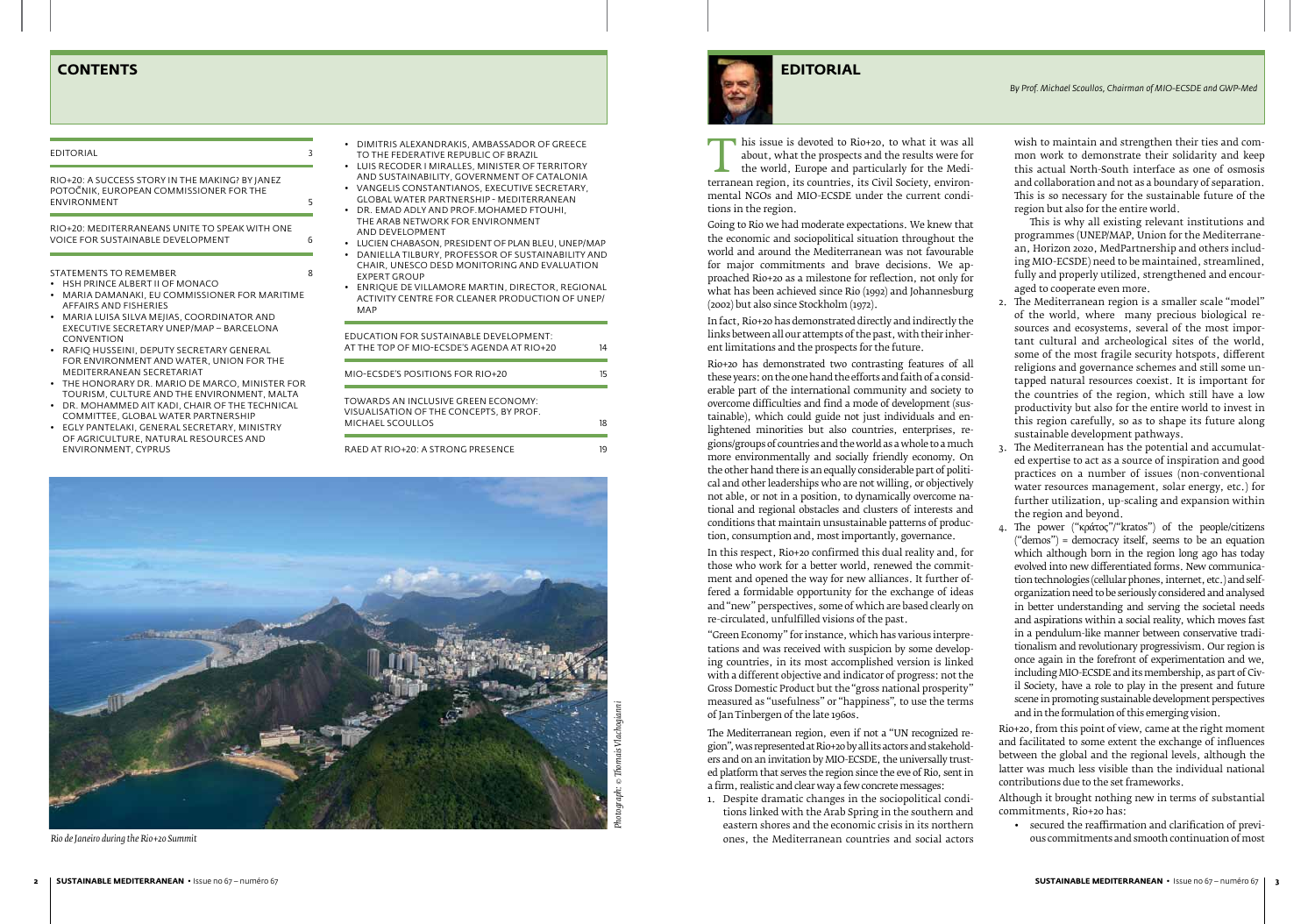

*By Janez Potočnik, European Commissioner for the Environment*

media and Civil Society to the outcome of the 2012<br>UN Conference on sustainable development was<br>overwhelmingly negative. However, within a few days<br>there were already signs of a more mature reflection and t would be fair to say that the immediate reaction of media and Civil Society to the outcome of the 2012 UN Conference on sustainable development was there were already signs of a more mature reflection and a more balanced assessment. Yes, we all wanted more from Rio+20 and I will not pretend that we did not. However, the EU decided that it was better to have the agreement we got than no agreement at all. Why? Because the final outcome document explicitly recognised some important needs and priorities and we now need to get on with making sure they are implemented. Frankly, the time for wish-lists is now over and it is time for action.

The challenges the world faces today are many and although some answers lie at local or national level, long lasting results will only be possible with a strong sense of direction shared internationally. One of the main outcomes of Rio is that the world has finally acknowledged the need to move towards a Green Economy. This should facilitate the sustainable management of natural resources, and raise awareness of the need for urgent action to tackle unsustainable patterns of production and consumption. As a result of the conference, the possibility has emerged of working with a broad range of countries to develop policies on Green Economy as a common undertaking.

of the Millennium Development Goals (MDGs). For instance, Rio+20 extended the commitment for access to drinking water and sanitation for all,

E numéro est consacré au sommet Rio +20, de quoi il s'agissait, quels étaient les perspectives et les résultats pour le monde entier, pour l'Europe et pour la région méditerranéenne, en particulier, pour ses pays, sa Socié il s'agissait, quels étaient les perspectives et les résultats pour le monde entier, pour l'Europe et pour sa Société Civile, ses ONG environnementales et pour le MIO-ECSDE dans les conditions actuelles de la région.

- • introduced the Sustainable Development Goals (SDGs),
- • increased the consensus for the marine environment and its resources in connection to the UN Convention on the Law of the Sea. It called for drastic measures to reduce marine litter,
- emphasized the role of Green Economy and introduced the beyond GDP approach,
- formally raised the role of Civil Society representation in international meetings and negotiations,
- • given more emphasis on job creation and decent work issues,
- • recognized the role of Education and agreed on a post UN Decade for Education for Sustainable Development era (post 2015),
- • called again for international solidarity at regional and global level,
- agreed in strengthening UNEP and in this respect we do hope for the strengthening of UNEP/MAP as well.

In all these areas MIO-ECSDE has been a pioneer and has contributed in various ways to the inclusion of a number of relevant points in the agenda and the final document "The Future We Want". It has been widely recognized that our role in strengthening the references to Education, Civil Society participation and the marine environment including the issues of marine litter, in particular, were very successful.

In this respect and without being thrilled with the results, we are satisfied that with our limited resources we have obtained some tangible results that can be starting points for our future action, implementation of accumulated commitments, which is badly needed.

Avant notre voyage vers Rio nous avions des attentes modérées. Nous savions que la situation économique et sociopolitique dans le monde entier et autour de la Méditerranée n'était pas favorable à prendre ni des engagements importants ni des décisions courageuses. Nous avons approché Rio +20 comme une étape importante pour la réflexion, non seulement pour ce qui a été accompli depuis le sommet à Rio (1992) mais aussi depuis celui de Johannesburg (2002), et de Stockholm (1972).

En fait, Rio +20 a démontré directement en même temps indirectement les liens parmi toutes nos tentatives du passé, avec leurs limites inhérentes et perspectives d'avenir.

Rio +20 a mis en évidence deux caractéristiques contrastées: d'une part, les efforts et la foi d'une partie considérable de la communauté et la société internationale à surmonter les difficultés et de trouver un mode de développement (durable) qui pourrait guider non seulement les in-

dividus et les minorités d'esprit éclairé mais aussi les pays, les entreprises, les régions / groupes de pays et le monde dans son ensemble vers une économie plus respectueuse de l'environnement et de la société. D'autre part, il ya une partie tout aussi importante de dirigeants politiques et d'autres qui n'ont pas la volonté, ou ne sont pas objectivement en mesure à surmonter de manière efficace les obstacles nationaux et régionaux, les groupes d'intérêts et les conditions qui maintiennent des modes de production, la consommation et, surtout, de la gouvernance

À cet égard, Rio +20 a confirmé cette double réalité et, pour ceux qui travaillent à rendre notre monde meilleur, a renouvelé l'engagement et a ouvert la voie à de nouvelles alliances. Rio +20 a constitué une formidable opportunité pour l'échange d'idées et de "nouveaux" points de vue, certains parmi eux sont basés clairement sur des visions recyclées et non tenues du passé.

L'Economie verte, par exemple, qui a des interprétations diverses et elle a été accueillie avec méfiance par certains pays en développement, dans sa version la plus aboutie, elle est liée à un objectif différent et indicateur de progrès: non le produit intérieur brut, mais la «prospérité nationale brute» mesurée comme «l'utilité» ou le «bonheur », pour reprendre les termes de Jan Tinbergen des années 1960.

La région méditerranéenne, même si elle n'est pas une région reconnue par les Nations Unies, elle a été représentée à Rio +20 par tous ses acteurs et ses parties prenantes et sur une invitation par le MIO-ECSDE, la plateforme universelle qui inspire de confiance et dessert la région depuis le sommet de Rio, et a envoyé quelques messages clairs, concrets ainsi que réalistes:

Malgré les changements dramatiques dans les conditions sociopolitiques liées au printemps arabe des rives méridionales et orientales de la Méditerranée et la crise économique de la rive nord, les pays et les acteurs sociaux souhaitent maintenir et renforcer leurs liens et travail commun pour démontrer leur solidarité et garder cette « interface » Nord-Sud en tant que collaboration, et non comme une frontière de séparation. Ceci est nécessaire pour l'avenir durable de la région, mais aussi pour le monde entier.

C'est pourquoi toutes les institutions et les programmes pertinents (PNUE / PAM, l'Union pour la Méditerranée, l'Horizon 2020, le MedPartnership et autres, y compris le MIO-ECSDE) doivent être maintenus, adaptés et rationalisés, correctement utilisés, renforcés et encouragés à coopérer davantage.

La région méditerranéenne est un «modèle» du monde de plus petite échelle, où coexistent de nombreuses ressources naturelles précieuses et inexploitées et des écosystèmes, certains des plus importants sites culturels et archéologiques du monde, des zones sensibles les plus fragiles en matière de sécurité, de diverses religions et des systèmes de gouvernance. Il est important pour les pays de la région, qui ont encore une faible productivité, mais aussi pour le monde entier d'investir dans cette région afin de façonner son avenir selon les principes du développement durable.

La Méditerranée a l'expertise accumulée et potentielle d'agir comme une source d'inspiration et de bonnes pratiques liées à plusieurs thématiques (gestion des ressources en eau non-conventionnelles, énergie solaire, etc.) pour une utilisation à pleine capacité, ainsi qu'expansion, dans la région et au-delà.

La puissance ("κράτος" / "kratos") des citoyens («demos») = la démocratie elle-même, semble être une équation qui, bien qu'elle soit née dans la région, elle a évolué vers de nouvelles formes différenciées. Les nouvelles technologies de communication (téléphones portables, Internet, etc.) et l'autoorganisation doivent être sérieusement examinées et analysées pour mieux comprendre et répondre aux besoins sociaux et aux aspirations au sein d'une réalité sociale, qui progresse rapidement et bouge comme un pendule entre le traditionalisme conservateur et le progressisme révolutionnaire. Notre région est encore une fois au cours de l'expérimentation et nous, y compris le MIO-ECSDE et ses membres, au sein de la société civile, ont un rôle à jouer dans la scène actuelle et future dans la promotion des perspectives de développement durable et dans la formulation de cette nouvelle vision.

Rio +20, de ce point de vue, s'est déroulé au bon moment et a facilité dans une certaine mesure l'échange d'influences entre le niveau global et régional, bien que ce dernier soit beaucoup moins visible que les contributions nationales individuelles à cause des cadres fixés.

Bien qu'il n'ait rien apporté de nouveau en termes d'engagements substantiels, Rio +20 a:

- • obtenu la réaffirmation et la clarification de ses engagements antérieurs et la poursuite harmonieuse de la plupart des Objectifs du Millénaire pour le Développement (OMD). Par exemple, Rio +20 a étendu l'engagement pour l'accès à l'eau potable et à l'assainissement pour tout le monde,
- • présenté les Objectifs en vue du Développement Durable (SDGS),
- • augmenté le consensus pour l'environnement marin et ses ressources dans le cadre de la Convention des Nations Unies sur le droit marin et a réclamé des mesures drastiques pour réduire les déchets marins,
- souligné le rôle de l'économie verte et introduit l'approche «au-delà du PIB»,
- • formellement soulevé le rôle de la représentation de la Société Civile au cours des réunions et négociations internationales,
- • mis l'accent sur la création d'emplois verts et le travail décent,
- reconnu le rôle de l'Education et a convenu sur une post-Décennie de l'ONU en vue de l'Education au Développement Durable (poste 2015),
- • réclamé à nouveau la solidarité internationale au niveau régional et mondial,
- • convenu pour renforcer le PNUE et à cet égard nous espérons également pour le renforcement du PNUE / PAM.

Dans tous ces domaines, le MIO-ECSDE figurait toujours de pionnier et a contribué de diverses façons à l'inclusion de plusieurs points pertinents de l'ordre du jour et du document final «L'avenir que nous voulons». Il a été largement reconnu que notre rôle dans la promotion et le renforcement de l'éducation, de la participation de la société civile et du milieu marin, y compris les questions de déchets marins, en particulier, ont été très fructueux.

À cet égard, et sans être très heureux des résultats, nous sommes convaincus qu'avec nos ressources limitées, nous avons obtenu des résultats tangibles qui peuvent être des points de départ pour notre action future, la mise en œuvre des engagements pris, ce qui est absolument nécessaire.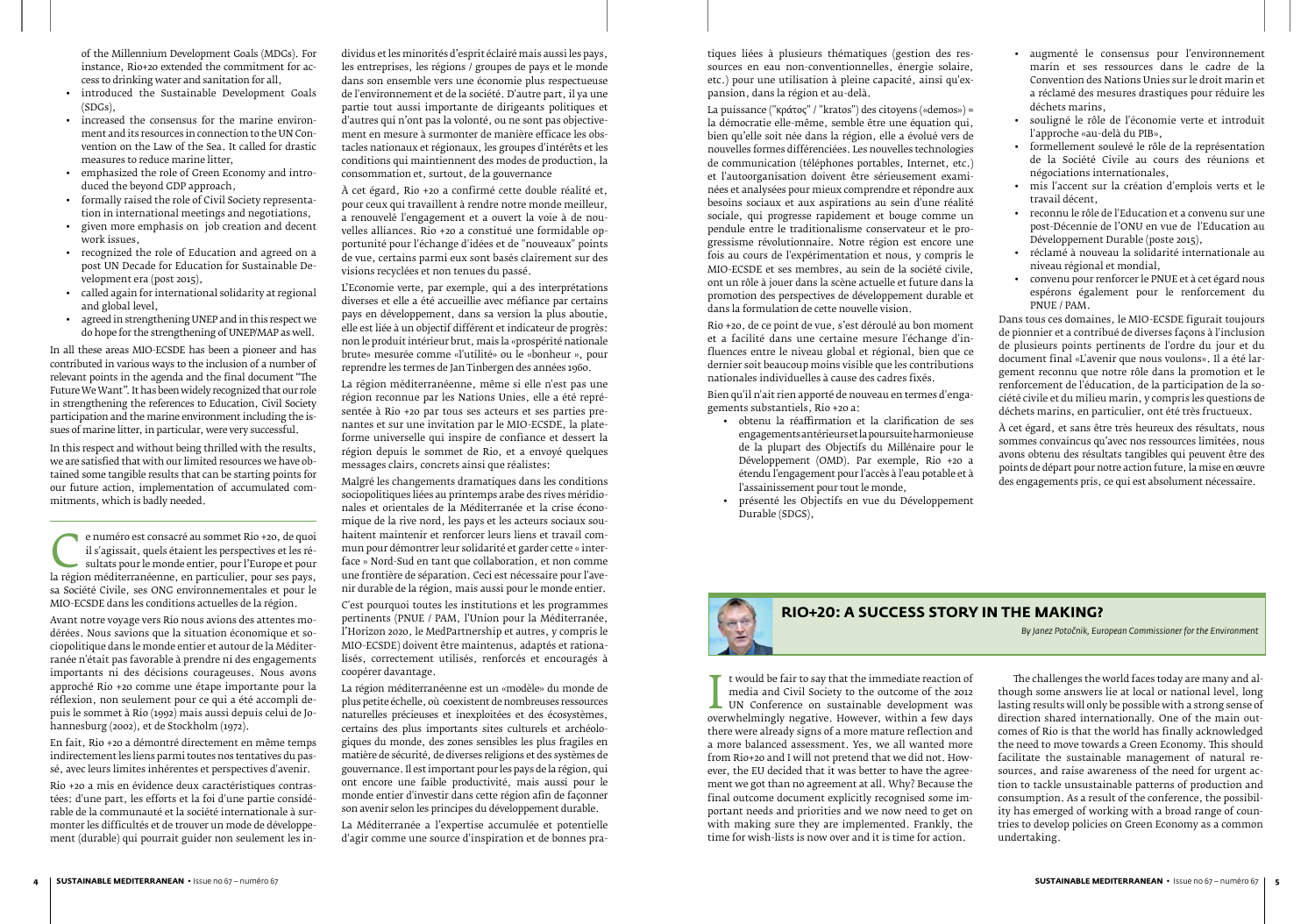#### **RIO+20: Mediterraneans unite to speak with one voice for Sustainable Development**

The Mediterranean region marked its presence at<br>
the United Nations Conference on Sustainable De-<br>
velopment (Rio+20) on 19 June, in Rio de Janeiro, at<br>
an official side event of the summit entitled "Challenges<br>
and Opport the United Nations Conference on Sustainable Development (Rio+20) on 19 June, in Rio de Janeiro, at and Opportunities for a Mediterranean Green Growth". Over 100 governments, inter-governmental and nongovernmental organizations and other stakeholders met and renewed their commitment towards peaceful coexistence, environmental protection, Green Growth and sustainable development in the region.

At a moment of acute and persisting political, economic and social challenges in the Mediterranean, governments, inter-governmental and non-governmental

organizations and other stakeholders gathered in Rio, on the invitation of the Mediterranean Information Office for Environment, Culture and Sustainable Development (MIO-ECSDE) and other major key actors, to demonstrate their commitment to overcome the difficulties and work in solidarity for Green Growth within a sustainable development of the region.

The Mediterranean official side event brought together distinguished personalities as well as over one hundred major institutions and stakeholders from European, Middle East and North African countries, who provided an overview of the joint efforts undertaken and achievements made towards achieving Green Growth in the region. The event was co-organized by MIO-ECSDE, UNEP/MAP, the European Commission, the Union for the Mediterranean, the Fondation Prince Albert II de Monaco, RAED and GWP-Med and was funded through the annual grant of MIO-ECSDE by the European Commission DG Environment.

The Chairman of the meeting, **Prof. Michael Scoullos**, opened the event emphasizing that "The Mediterranean, being an active North-South interface has to provide an example and nurture hope because not only does its importance transcend that of the nations along its coasts but it is an eco-region of high significance for the entire globe."

**HSH Prince Albert II of Monaco** addressed the audience saying that "It is necessary today to mobilise all our energies and resources to preserve this unique sea. To this end, we know that the Mediterranean can count on the genius and inventiveness of the populations living around it." He affirmed his belief that "Even today, these people will be able to devise a form of development that can preserve their greatest wealth: the sea that is the cradle of their civilisation."

**Ernst von Weizsaecker**, Co-Chair of UNEP's International Resource Panel, emphasized that a greatly enhanced resource productivity is available in the Mediterranean, which helps combine economic well-being and the protection of land and sea.

#### **Progress so far**

The Coordinator of UNEP/MAP, Ms. **Maria Luisa Silva Mejias**, highlighted the innovative bodies, policies/

strategies and tools adopted, such as the Mediterranean Commission of Sustainable Development, the Mediterranean Strategy on Sustainable Development, the unique Protocol on Integrated Coastal Zone Management, the MedPartnership, etc. towards obtaining sustainable development in the region.

The meeting also affirmed that throughout the past years, regional insitutions such as the Union for the Mediterranean and its Parliamentary Assembly, etc. were established and a series of major EU funded projects, namely the EU Water Initiative led by Greece, the Horizon 2020 Initiative, SWIM, SWITCH-MED and others have been launched to help accelerate the region's progress towards sustainable development. Civil Society organizations tirelessly continue to carry out a large number of essential initiatives such as the Mediterranean Educational Initiative for Environment and Sustainability (MEdIES), which brings together some 4000 educators and the Circle of Mediterranean Parliamentarians for Sustainable Development (COMPSUD) bringing together MPs from most of the Mediterranean Parliaments.

From the Panel, **Jacqueline McGlade**, Executive Director of the European Environment Agency, **Peter Portelli**, Deputy Minister of Tourism, the Environment and Culture and Deputy Head of the Delegation of Malta, **Mohamed Ait Kadi**, Chair of the Technical Committee of the Global Water Partnership and **Mohamed Ftouhi** from the Arab Network for Environment and Development expressed their views on the situation at hand. Active participants included **Egly Pantelaki**, General Secretary of the Ministry of Agriculture, Natural Resources and Environment and Head of the Delegation of Cyprus, the current Chair of the Council of the European Union, **Dimitris Alexandrakis,** Ambassador of Greece to the Federative Republic of Brazil and Head of the Greek Delegation, **Lluís Recoder i Miralles**, Minister of Territory and Sustainability for the Government of Catalonia, **Vangelis Constantianos**, Executive Secretary of GWP-Med, **Daniella Tilbury**, Professor of Sustainability and Chair, UNESCO DESD Monitoring and Evaluation Expert Group", **Lucien Chabason**, President of Plan Bleu of UNEP/MAP, **Enrique de Villamore Martín**, Director of the Regional Activity Centre for Cleaner Production of UNEP/MAP, **Guillaume Sainteny**, Member of the Scientific Committee of the Prince Albert II of Monaco Foundation and **Ivan Zavadsky**, Sr. Water Resources Management Specialist at the Global Environment Facility.





*HSH Prince Albert II of Monaco and Prof. Michael Scoullos at the Mediterranean side event.*

Rio+20 has also led to important commitments in a number of key areas including water, energy, oceans, land and ecosystems, food and sustainable production and consumption. The world has recognised the right to clean water and sanitation, the urgency to protect and restore the health, productivity and resilience of oceans and marine biodiversity, including reduction of marine litter, the need to move towards a land degradation free world, as well as the importance of reducing, reusing and recycling waste and where possible of transforming it into a resource.

More specifically, on water, in addition to reaffirming the human right to safe drinking water and sanitation, the Rio outcome document gives commitment to the progressive realisation of access to safe and affordable drinking water and sanitation for all. The document also addresses water pollution, water quality, water efficiency, floods, water scarcity and droughts. On oceans and marine biodiversity, we obtained a clear commitment to urgently address the issue on conservation and sustainable use of marine biological diversity in areas beyond national jurisdiction, including by taking a decision on the development of an international instrument under the UN Convention on the Law of the Sea (UNCLOS). On marine litter, an issue particularly relevant in the Mediterranean, we obtained agreement to commit and take action by 2025 based on collected scientific data and achieve significant reduction on marine debris to prevent harm to the coastal and marine environment. On chemicals and waste, we succeeded in obtaining recognition that there is a need for a more robust and coherent system for sound management of chemicals throughout their life cycle, which is capable of dealing with emerging issues. And on land, we obtained engagement to strive to achieve a land degradation neutral world, with the objective of arriving at zero net land degradation.

Moreover, Rio+20 has given a strong social angle to sustainable development on matters such as decent work,

green jobs and social protection. This is particularly important because it helps link the three dimensions of sustainable development and it strengthens the message that growth should not only be economically and ecologically sustainable but also fair, just and equitable.

The outcome document signed in Rio de Janeiro offers a number of opportunities for undertaking further substantive work at international level. We obtained concrete results on a Green Economy and institutional reform. The EU welcomes the agreement to reinforce the Institutional Framework for Sustainable Development (IFSD). Although the results are not as ambitious as what we originally hoped for, Rio+20 has reinforced international environmental governance by strengthening and upgrading UNEP. In this new set-up, a truly global UNEP will have a new authority that will allow it to take actions that were until now beyond its reach and to set the global environmental agenda.

The Rio outcome document has many elements required for bringing about change, if we really want to build on its strengths mobilising national and international efforts, including Civil Society and stakeholders at large. Rio+20 has not gone as far as most would have wanted; none of the countries and regions present at Rio achieved in full what was wanted initially. This also applies to the EU. But, it is an important starting point. We worked together to develop common ground and we reaffirmed that we share a common responsibility towards future generations. The power to turn Rio+20 into a success story lies in our hands. It will depend on how strongly we take forward the results obtained. The challenge will be to achieve a real commitment on action from state and non-state actors at international, national and local level. The shared challenge for us all now is to implement in full the potential of the Rio+20 outcome, and ensure that it leads to real action towards sustainable development, an inclusive Green Economy and poverty eradication.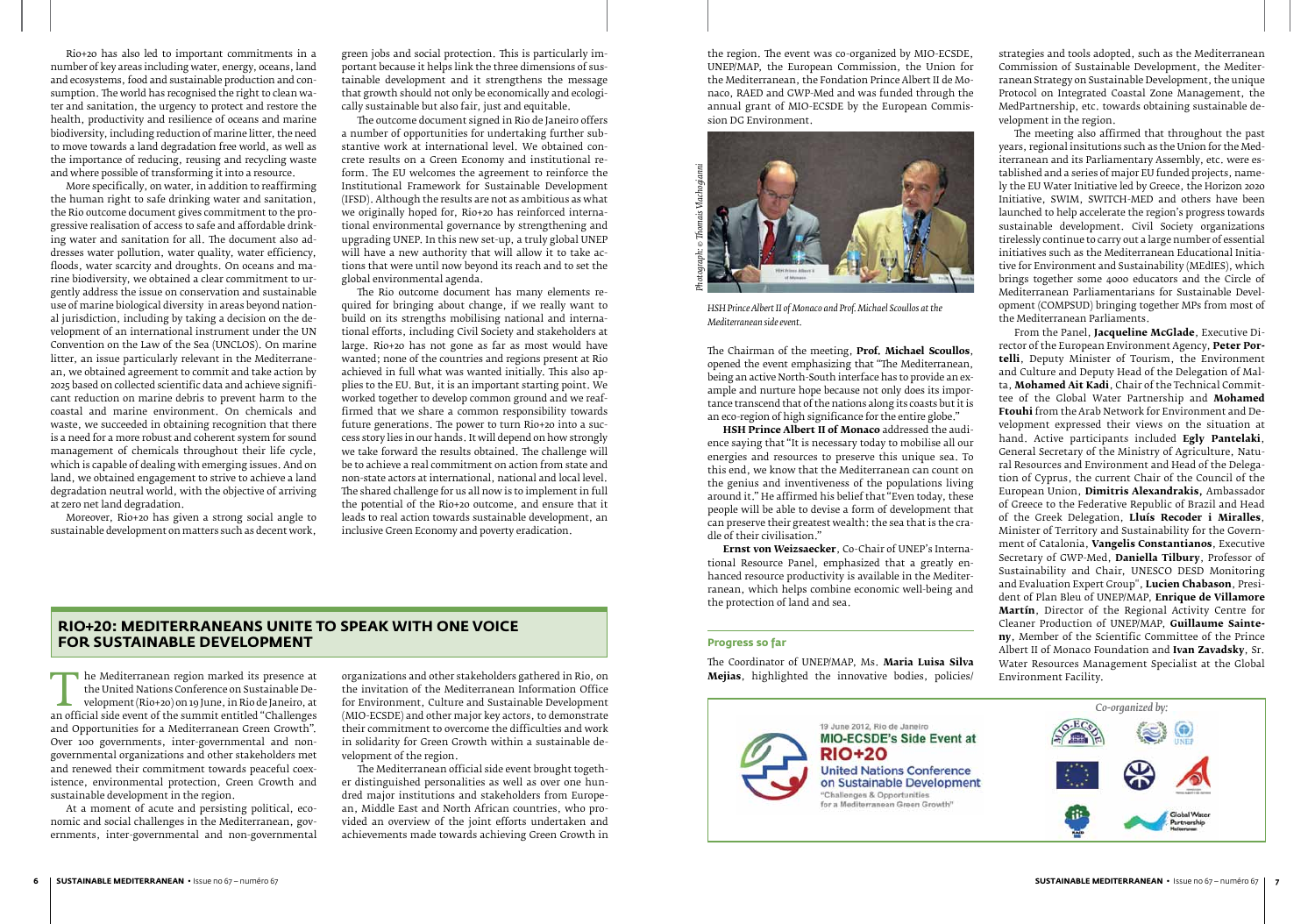### **Statements to remember**

#### **HSH Prince Albert II of Monaco**



"I have been fortunate enough to live by this Sea since my childhood. I profoundly believe that the future of the Mediterranean Sea is a global issue and therefore must be discussed in Rio and New York as much

as in Monaco or elsewhere around the Mediterranean.

**For its history and geography but even more for its wealth and fragility, the Mediterranean is truly at the heart of most environmental themes. It is also a symbol of both our failures and our hopes.**

We all know the hazards threatening the Mediterranean, just as we know their main cause: 150 million inhabitants and 300 million tourists concentrated along the coast. They represent a fabulous source of wealth, but some behaviours represent a threat and overall population pressures.

Obviously, this population needs to eat, live and exchange, which means they must produce, trade and consume. And these essential activities today are often conducted unreasonably, ignoring all sustainable prospects.

Whether in wastewater management, telluric or maritime pollution, intensive commercial maritime exchanges, overfishing or fragile ecosystems, many warnings are proof of the human thoughtlessness, which will cause much imbalance.

This sea, with all its beauty and wealth - nearly 8% of the world's marine species in 0.8% of the surface of the planet and barely 0.3% of the volume of ocean water - is suffering today.

It is all the more true that the current environmental planetary context also has an impact. Climate change, desertification closer and closer to our own coast, acidification of the marine environment (the progression of

which is the same in the Mediterranean as in the oceans) and the proliferation of invasive species, are all additional factors menacing our marine and coastal ecosystems.

This is why it is necessary today to mobilise all our energies and resources to preserve this unique sea.

To this end, we know that the Mediterranean can count on the genius and inventiveness of the populations living around it. On the crossroads of culture, trade, civilization and progress for millennia.

**Even today, I want to believe that these people will be able to devise a form of development that can preserve their greatest wealth: the sea that is the cradle of their civilisation.**

On its own modest level, the Principality of Monaco intends to contribute fully to this historic challenge. We are already doing so, through my Government's resolute action in favour of the environment and my Foundation's projects but also through all the initiatives emanating from our enterprises in favour of Green Growth in the Mediterranean.

I believe our coming together in Rio will be constructive, fruitful and will inspire us to keep finding better solutions for the Mediterranean's future. In the words of Albert Camus, it has the capacity to "carry us both so far and so close to ourselves."

#### **Maria Damanaki, EU Commissioner for Maritime Affairs and Fisheries**



"In the Mediterranean, the economic opportunities are considerable, and so are the environmental challenges. The Mediterranean Sea is under pressure from pollution, urbanisation and industrial ac-

tivities, from the overexploitation of fisheries resources and the invasion of alien species, from the modification and the destruction of marine and coastal habitats, to mention only a few.

**We need to assess thoroughly the economic potential on the one hand and the environmental and social challenges on the other. We must accompany this assessment with efficient and practical governance structures.**

This is what I see as the best way to deliver Green Growth in the Mediterranean Sea. I hope that we are going to travel down this path together, starting now."

#### **Maria Luisa Silva Mejias, Coordinator and Executive Secretary UNEP/MAP - Barcelona Convention**



"The Mediterranean Action Plan - Barcelona Convention is a coherent legal and institutional framework for cooperation established in the 70s by the 21 countries bordering the Sea to address the challeng-

es of environmental degradation in the sea and coastal

- The Mediterranean Strategy for Education for Sustainable Development, which is now in its final steps of elaboration, should be adopted within the timeframe of the UN Decade for ESD (2005-2014). In the meeting a pledge was made for the organization of a Ministerial meeting for its adoption within 2013, eventually in Monaco.
- • The Mediterranean countries that are not parties to the Aarhus Convention are encouraged to join.

areas while linking sustainable resource management with development. The intrinsic connection between Environment and Sustainable Development lies at the heart of the Barcelona Convention particularly after its amendment in 1995 to incorporate the Rio 1992 principles and instruments. Innovative policies and tools have followed, such as the adoption of a unique Protocol on Integrated Coastal Zone Management, the adoption in 2005 at Ministerial level of an Integrated Strategy on Sustainable Development and the creation of the Mediterranean Commission on Sustainable Development. Today we are capitalizing on the experience of 20 years of Sustainable Development in the Mediterranean through recent initiatives under the framework of the Mediterranean Action Plan contributing to a Blue Green Growth such as promoting Sustainable Consumption and Production, enhancing partnerships or implementing the ecosystems approach to the management of human activities."

#### **Dr. Rafiq Husseini, Deputy Secretary General for Environment and Water, Union for the Mediterranean Secretariat**



"It is becoming crystal clear that current governments around the Mediterranean must seriously engage with the concept of sustainable development; otherwise we will be facing environmental calami-

ties. **To ensure sustainability in a region extremely susceptible to climate change and desertification, countries must adopt "Green" economic policies and measures in order to improve the integration of economic development with environmental sustainability, regardless of the structure of their economy or level of development.** To achieve this, we must:

- • Elaborate a comprehensive regional sustainable urban strategy and support the development of regional frameworks to combat climate change and protect the marine environment.
- • Legislate and regulate for economically and environmentally sound governance and finance.
- • Harness and utilize more renewable energies.
- • Ensure that Civil Society is a co-owner of this process and channels of dialogue and cooperation are open with its effective players.
- • Emphasize the importance of culture in environmental issues and call for a holistic approach to sustainable development that will guide humanity to live in harmony with nature.
- Communicate better with our public and educate it that a "Green Economy is a Sustainable Economy", beneficial not only to them but to their children and many generations to follow.

All participants emphasized the need for enhanced coordinated efforts, more appropriate means and better governance to enable all parties to engage in more concrete actions at national and regional levels in the sectors of marine resources, water, tourism, energy, education, etc. to overcome obstacles and speed up Green Growth and approach the Sustainable Development of the region.

Panelists statements are included in the following pages. Challenges remain

Still, despite all the efforts, the initiatives taken have not managed to reverse environmental degradation and enhance social cohesion and prosperity, particularly for the poor. This is partly due to increasing pressures, such as rapidly growing population in the southern and eastas rapidly growing population in the southern and eastern coasts, unsustainable patterns of consumption and production, inefficient governance and political instability and financial volatility, all of which hamper proper implementation of policies, strategies and commitments made at international fora.

#### **Immediate next steps**

To consolidate the commitments made, the participants agreed to pursue the following actions:

- • The Mediterranean Commission for Sustainable Development should be urgently revitalized.
- • The Mediterranean Strategy for Water, which has been for almost two years 'frozen' due to political dif-

ficulties, needs to be urgently adopted and complemented by an Action Plan for its implementation.

In his closing remarks, **Prof. Scoullos** expressed his belief that the event was a clear demonstration of solidarity among all stakeholders in the Mediterranean. He highlighted the importance of the region saying "Together we can do much more than each one of us alone. If we fail in this region, there is little hope for other parts of the world, where the North-South gap may be bigger. We are all committed and convinced that together we can succeed for the benefit of the future generations of our region!"

The event supported the objectives of the 'MedPartnership' and the Mediterranean Component of the EU Water Initiative (MED EUWI), as well as those of the EU projects Horizon 2020 Capacity Building Programme (CB/ MEP), Sustainable Water Integrated Management (SWIM) and the recently launched SWITCH-MED which promotes sustainable consumption and production and resource efficiency in the Mediterranean.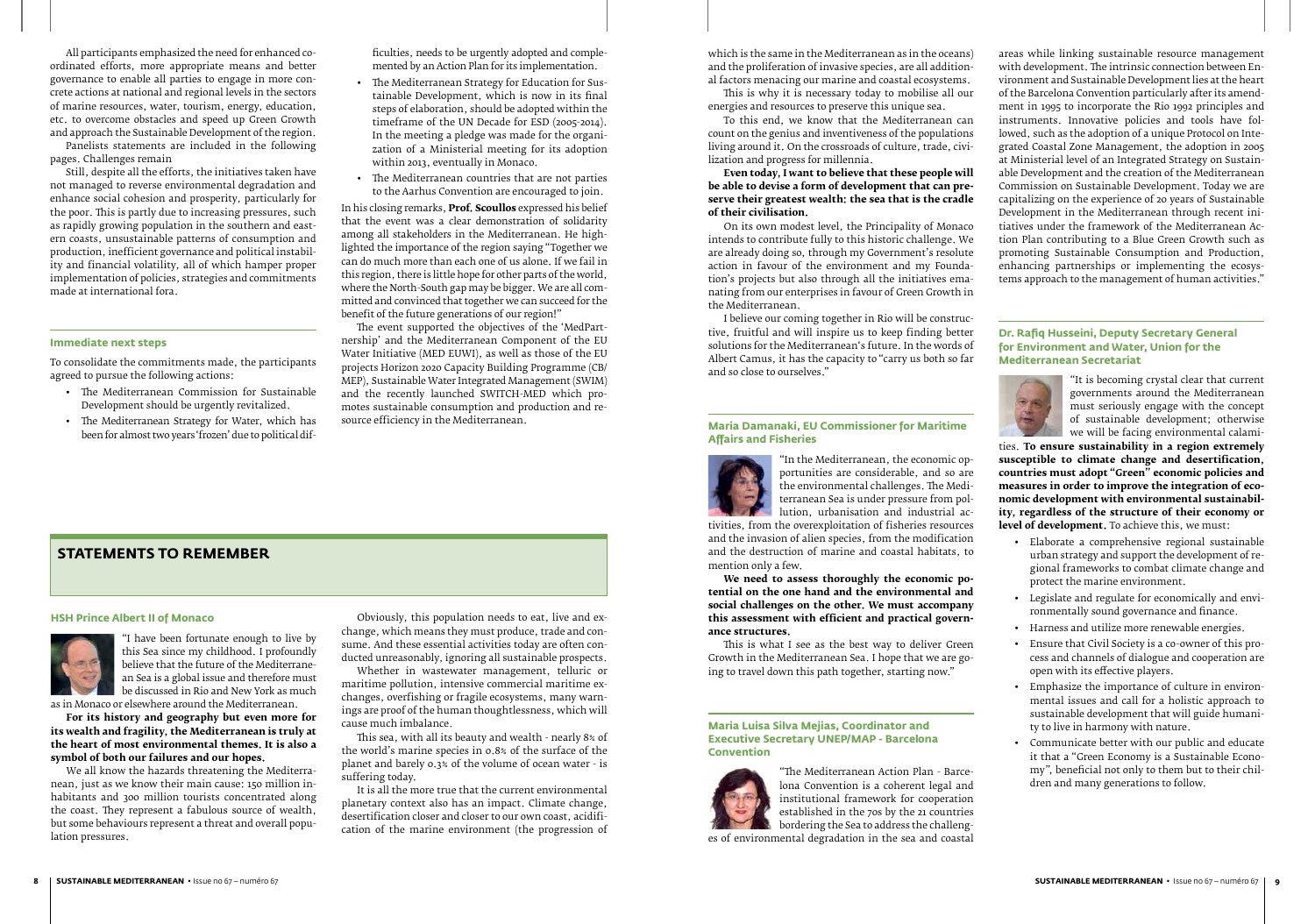#### **The Hon Dr. Mario de Marco, Minister for Tourism, Culture and the Environment, Malta**



"As a small island nation at the geographic, cultural, geopolitical and economic cross-roads of the Mediterranean, Malta attaches high priority and relevance to all matters concerning the Mediterranean, a region that shares our

common past, present and crucially – our common future. With a centuries-old maritime tradition<sub>7</sub> Malta is intimate**ly aware of the fact that the well-being of our shared sea and its surrounding region is critical for sustainability.** 

Malta welcomes a fresh impetus towards a commitment to deliver a "green", or in the case of the Mediterranean – "blue" economy, which is an essential prerequisite for sustainable growth. In this context, Malta is committed to implementing the principles laid out in the Paris Declaration, adopted at the 17th COP meeting of the Barcelona Convention earlier this year.

Malta also welcomes a strong drive towards strengthening the global institutional framework for sustainable development. Malta believes that a stronger institutional framework at the UN level would benefit the Mediterranean region by promoting continuity, a strategic approach and a future-oriented vision in decision making.

On its part, Malta is currently legislating for sustainable development at the national level and establishing the function of a Guardian for Future Generations within the national framework for sustainable development.

Malta also believes that a strengthened UNEP would further energise the MAP process and its interaction with the Union for the Mediterranean, Horizon 2020 and related initiatives for the Mediterranean basin.

Malta wholly supports the initiation of a process leading up to the development of Sustainable Development Goals, which we believe should fully encompass all three dimensions of sustainable development in a balanced and synergistic way, while ensuring coherence with the Millennium Development Goals review process. It is important to have an overarching post-2015 framework that encompasses the three dimensions of sustainable development with goals that address key challenges to ensure the optimal mix of measures to attain lasting solutions. Malta believes that this framework is essential to promoting Green Growth in the Mediterranean region.

In this context, Malta is especially pleased to be hosting the 15th meeting of the Mediterranean Commission for Sustainable Development next year, which we anticipate will contribute to the translation of the renewed Rio commitments into the Mediterranean context."

#### **Dr Mohamed Ait Kadi, Chair of the Technical Committee, Global Water Partnership**



**"In the Global Water Partnership the conviction that a new economic order, driven by a Green Economy, has as a corollary a new ecological order and a new solidarity order. Water security is at the heart of this trilogy.**

Twenty years on from the first Rio Conference in 1992, the world is still facing immense challenges. Meeting the Millennium Development Goals has been clouded by major issues that have slowed progress.

Over the past five years, the world has experienced several, and in some cases, unprecedented shocks – the rise in energy, food and commodities prices, the financial crisis, the economic recession, etc. These shocks are testing the optimistic vision of increasing prosperity and the relevance of the economic model accepted by industrialized countries. **There is a growing realization that the earth's resources are insufficient for the world to continue along this path if it is to meet the rapidly changing demands and expectations of a growing population.**

But, the consequences of these shocks and concerns about natural resources degradation are coming together in a way that is creating unprecedented opportunities for fundamental economic, institutional, technological, social and political changes.

Innovative economic models are required together with a fundamental need to "green" the economy in order to provide long term economic and resource sustainability. Water security is crucial to these changes because water is not just part of the economy; it is embedded in the economy. Therefore, water, especially in the Mediterranean Region, should be central to the innovative thinking and effective solutions required to establish a Green Economy. Indeed, in our Region, Green Economy goes beyond energy and climate change. A Green Economy would recognize the sum total of all humankind and ecosystem contributions to well-being and how they provide the life system we need for present and future generations.

A key question is how to best manage transition to a water secure Green Economy. It will require contextualization and differentiation as it will depend on each country's specific conditions. Demographic, economic and social transitions will all be needed as well as core changes in institutions and governance. I insist on institutions and capacities because domestic institutions may play a major role in either facilitating or inhibiting the transition. The higher the level of institutionalization and governance, the more the transition is likely to be facilitated. Technology remains a key driver for this transition.

I strongly believe that Green Economy requires not only a shift in thinking on the way economies are run but, most importantly, it requires an ethical change in our societies' relation to water. Water security is a social responsibility. It is everybody's business!

In this context, we need to create a new solidarity order at all levels, South-South, North-South. The age of globalisation must now be supplemented by an age of global and regional cooperation, where shared goals motivate countries and stakeholders to pull in the same direction. The Mediterranean Region has the potential to lead the way in this direction.

I would like to conclude by saying that like our renaissance geographers before us, we need to map our world. As we partner for development solutions, as we democratise; and as we navigate this new world, we need global/ regional initiatives to ensure that in no corner of the world are we navigating development in the dark."

#### **Egly Pantelaki, General Secretary of the Ministry of Agriculture, Natural Resources and Environment, Cyprus and Head of the Delegation of Cyprus**



"There is no doubt that the whole of the world is going through very difficult times. The financial crisis has hit almost every country in the world, including the Mediterranean countries. The negative

aspects of this crisis should guide us in re-evaluating our principles, our way of life and the economic development model, which has definitely proved to be a failure. In this respect, Green Growth can be a way to turn this crisis into an opportunity.

The Mediterranean has been the cradle of civilization and democracy, historically embracing the most important ideals and concepts of sustainable development and having a long history of environmental cooperation. The Mediterranean Sea is surrounded by many countries, which irrespective of their cultural or religious differences, have common interests and a common future.

**There are many actors and initiatives in the Mediterranean related to environmental protection and sustainable development and it is very important to strengthen the linkages and synergies between them for achieving common goals. It is no accident that the Mediterranean is the only region, which has a Sustainable Development Strategy, developed under the Barcelona Convention.**

Rio+20 provided the world with a new opportunity. It is important not to fail in embracing, on a political level, the concept of sustainable development.

I am confident that the Mediterranean countries and other regional actors will continue and enhance their efforts in order to ensure that the nations surrounding the Mediterranean Sea will prosper not only economically but achieve what we all wish for: sustainable development with all its three pillars.

On our part, we will do everything we can towards this direction, holding the Presidency of the Council of the European Union, from July 2012."

#### **Dimitris Alexandrakis, Ambassador of Greece to the Federative Republic of Brazil, Head of the Delegation of Greece**

**"On a Mediterranean level, Greece's main objective is the achievement of effective and interactive cooperation with all Mediterranean countries in a synergetic framework, in order to promote effectively all three pillars of sustainable development for present and future Mediterranean generations.**

In order to achieve this, Greece supports and participates actively in the activities of UNEP/MAP, hosted in Athens, Greece since 1981. Moreover, Greece has been leading successfully and with very positive results the Mediterranean Component of the EU Water Initiative

(MED EUWI), since 2003, with the assistance of a Secretariat undertaken by GWP Med. The overall EUWI as well as its MED EUWI that was launched 10 years ago at the WSSD, have already contributed and will continue to contribute considerably to:

- a) the elaboration of proper programmes and projects, based on actual needs,
- b) the coordination of aid and cooperation, avoiding overlaps and enhancing synergies, and
- c) capacity building for project preparation and funding.

Additionally, Greece contributes considerably to all environmental activities in the context of the Union for the Mediterranean, like, for instance, the implementation of Horizon 2020, an initiative for the depollution of the Mediterranean Sea and the elaboration of the draft Mediterranean Strategy on Water."

#### **Lluís Recoder i Miralles, Minister of Territory and Sustainability, Government of Catalonia, Spain**



"The Government of Catalonia is giving priority to Green Economy as a driver for economic development, competitiveness<br>and job creation, as well as a means for and job creation, as well as a means for enhancing our environmental assets. In

this regard, we are tirelessly working to integrate environmental concerns into economic development by carrying out now and implementing in the future the Catalan Plan on Green Economy.

The Government of Catalonia has progressed in the areas of municipal waste, urban wastewater and industrial pollution - 80% of the sources of overall pollution of the Mediterranean Sea. We are proud to say that after 20 years of Environmental Policy in Catalonia, our country has significantly changed in these fields, at least reaching European standards and in some cases going above and beyond.

As a sub-national government, we are close to citizens to whom we are liable and accountable, while being well placed to identify and understand the needs, opportunities, challenges and strengths of our societies and our respective territories.

Through constitutional attribution of powers, sub-national governments, such as Catalonia, are responsible for the development and implementation of laws, policies, strategies and fiscal mechanisms in ways that contribute directly to a Green Economy to help achieve sustainable development. Sub-national governments play a key role in enabling public policy frameworks, economic conditions and incentives and investment in infrastructures.

Since the summit in Rio in 1992, regional and local governments have become directly involved in these sustainable development initiatives, and have since demonstrated in numerous ways that their contribution and leadership are essential in helping to attain sustainable development objectives. These initiatives have evolved significantly in the last few years, and have shown that the efforts and actions of one country are stronger when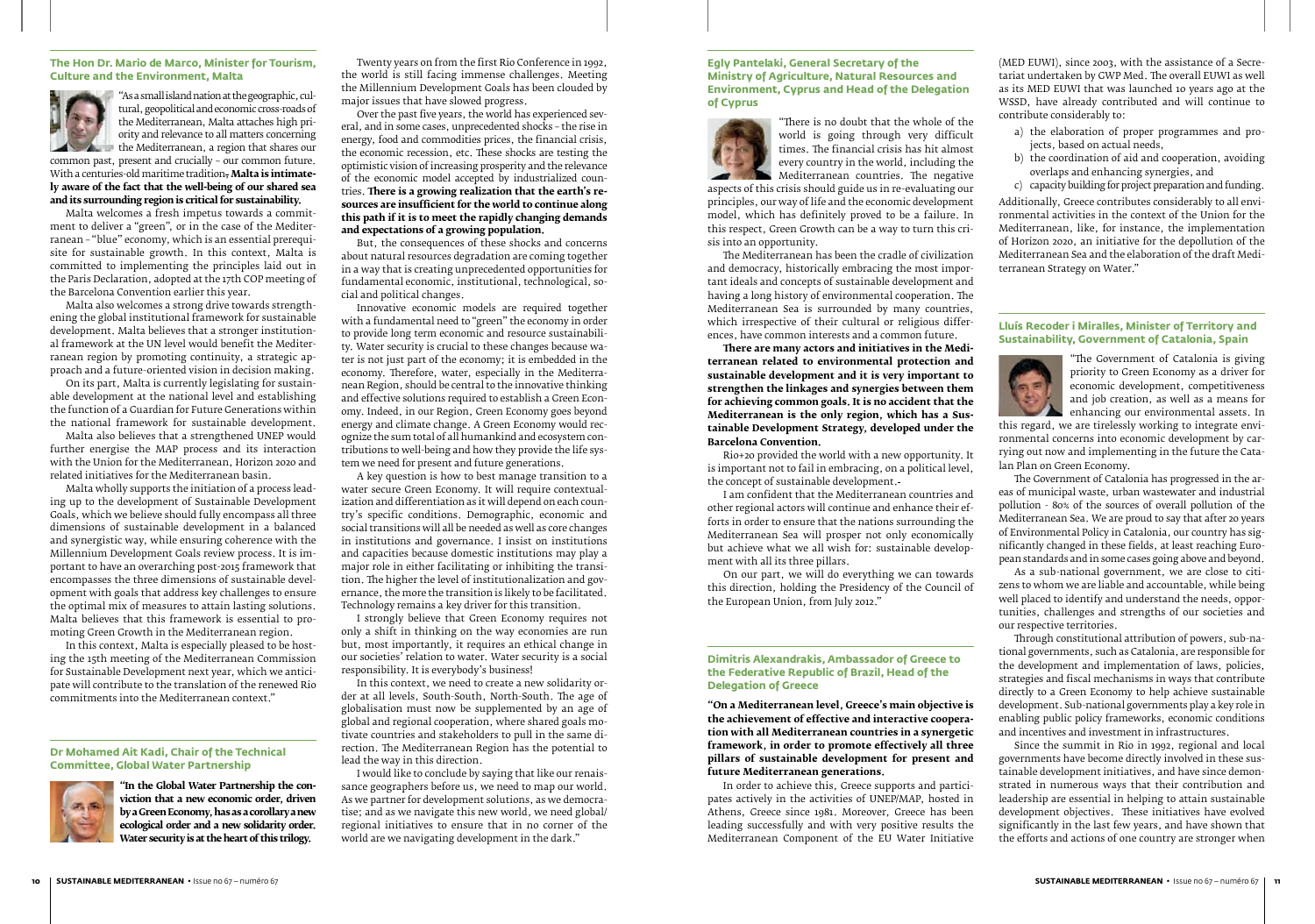they can work collaboratively with sub-national and local authorities in their country.

The Mediterranean Region is high on Catalonia's political agenda. The environmental, social, political and economic challenges that the Mediterranean region must face are considered of utmost importance.

The Mediterranean region, which is the south of the North and north of the South, a meeting point between Africa, Asia and Europe, a place where East meets West and an intercultural and interracial melting pot, is also one of the regional systems most threatened by global climate change and a laboratory for putting practices into place that can later be extrapolated to other regions of the world.

**To obtain effective results from public policies, territorial cohesion is important, and so is the territorialisation of the resolutions reached. It is therefore necessary that the Rio agreements are translated at regional level so as to create regional governance subsystems to facilitate implementation and to ensure access to the corresponding regional funds.**

We request the recognition of the Mediterranean region as a priority area, in terms of the complexity of the challenges and the diversity of opportunities that it is facing, and demand for a territorialised implementation of the Rio+20 agreements in this region by means of a specific plan.

The government of Catalonia offers to play a major role in the coordination process of institutions in the Mediterranean region in order to promote a specific plan for this region, the implementation of the measures adopted and the evaluation of results.

Catalonia is promoting the creation of a Mediterranean Water Partnership to tackle one of the most strategic environmental challenges in the Mediterranean region: water. The cluster is expected to be hosted by the Hospital de Sant Pau, which is gaining momentum as a hub for international organisations.

The process of change across the Mediterranean continues; ... let's keep making it possible."

#### **Vangelis Constantianos, Executive Secretary, Global Water Partnership-Mediterranean**



"The Global Water Partnership-Mediterranean is a multi-stakeholder platform working to promote integrated water resources management. GWP-Med brings together around 80 institutions and or-

ganisations from almost all the countries of the region, including 10 regional networks of different disciplinesnetworks of governments, river basins, local authorities, water users associations, water professionals, NGOs and research institutes.

Centuries ago, Leonardo da Vinci, a Mediterranean citizen, insisted that "with time and water everything can change". Now, during a challenging era for the region, water is getting scarce, time to show tangible results has become pressing and the responsibility to deliver should be felt uncompromisingly.

With a rapidly growing population, presenting a diversity of economic realities and social conditions, and being in the red zone for climate change impacts, the success of Green Economy in the Mediterranean depends highly on water security. IWRM must be central in the strategies towards Green Economy objectives, tackling cross-sectoral integration including the nexus among water, food and energy, while striving to fight poverty and taking care of environmental needs.

At a time of change, often through turmoil, in many countries around the region, transboundary waters need our collaborative action; they represent more than 70% of the region's water resources. Countries of Southeastern Europe have proven that past conflict can shift into present collaboration, towards a more optimistic future. Amongst the latest examples, the collaboration for the management of the extended Drin River Basin, shared by five riparians and connecting three international lakes, has marked notable progress.

Groundwater, a hidden source of strategic importance on which we know less, needs our further focus and management action. Amongst the good cases, the collaboration on the transboundary North Western Sahara Aquifer, shared between Algeria, Libya and Tunisia, is making steps towards developing knowledge and joint management approaches.

So-called 'non-conventional' water resources like grey water reuse, desalination, rainwater harvesting, etc, have turned out to be very 'conventional' in the present conditions of water scarcity and can contribute substantially to the water balance. They need careful planning and monitoring to ensure high water quality standards, a better energy footprint and appropriate environmental performance. Many countries like Algeria, Egypt, Israel, Jordan, and Tunisia practice these already, while expansion plans are in national agendas.

A joint management planning of the coastal zone and the river basins within is a steadily growing agenda that provides holistic solutions for managing complex natural systems under great development pressures. Such pilot work is on-going in the transboundary Buna/Bojana River area, shared between Albania and Montenegro, with the support of GEF and the MED EUWI.

**Over the last 10 years, GWP-Med as member of the global GWP family, has advocated on the reasons water should be placed higher on the emerging development agenda and on the dynamics shaping the Mediterranean future.** We have debated, acted and tried to be useful in a range of water-related fields, having as a principle that 'all-are-interconnected', so solutions have to be integrated. **We are committed to continue contributing, within and outside the water box, building on the capacities of our partners and thanks to the support of our donors.**

Within our plans is to organise in 2013, with the collaboration and under the technical guidance of the Technical Committee of GWP, a Regional Conference to discuss a simple question: Could there be a Green Economy without a prominent role for water or how will water assist in meeting Green Economy objectives in the region, including jobs?

Fellow Mediterraneans, do we have the vision and enough knowledge to sketch the future we need and enough capacity and leadership to take us there? Are we committed to work and invest towards more crop-perdrop and more KW-per and for drop? Do we share the view that all actors: governments, the civil society, the private sector and the public at large are in the same boat and that we should act our distinctive but inter-linked roles towards safer waters? And, are we ready to monitor more and share this information? 'What gets measured, gets managed', and this is more true when such measurements are reported to regulators, investors and, most importantly, to the public.

Many assist towards this direction: regional institutions such as the Mediterranean Action Plan and the Union for the Mediterranean, initiatives like the Mediterranean Component of the EU Water Initiative (MED EUWI) under the leadership of Greece already since Johannesburg and the Horizon 2020 Initiative, as well as programmes like the GEF/MAP UNEP MedPartnership and other programmes of GEF and the EC Sustainable Water Integrated Management (SWIM), just to mention but a few. Our aspiration is that the final outcomes of the Rio+20 Summit, by supporting and complementing such existing tools and creating the needed momentum, will act as a compass towards the better future we all desire."

#### **Dr. Emad Adly and Prof.Mohamed Ftouhi, the Arab Network for Environment and Development**



"Both sides of the Mediterranean region are facing multiple and common challenges, related to the environment and development. To achieve sustainable development goals and improve the quality

of life, a large segment of the population in the southern Mediterranean countries needs among others:

- • access to water,
- • clean air,
- food security,
- • safe shelter and sound sanitation,
- • well-planned and sustainable urbanisation,
- the mastery of the population growth and controlled internal and external immigration,
- • youth employment and poverty eradication, particularly in the rural areas,
- • good governance and more democracy.

In addition, we note that development and the environment in the Mediterranean basin suffer from several factors, linked to the development, production and consumption models followed. This situation may threaten the stability and security in the region. To respond to these challenges, **a different type of cooperation and solidarity based on values and ethics, between the two shores of the Mediterranean needs to become more than ever a priority and a prerequisite for sustainable development**.

Finally, another point that we believe should have a more prominent position in this summit, is the need for an Education oriented towards a new development model based on values, ethics and solidarity.

Rio+20 comes with more emphasis on what we have been promoting on green economy for so many years and we hope we can develop a good model in the Mediterranean despite the challenges on peace, security, democracy, unemployment and poverty."

#### **Lucien Chabason, President of Plan Bleu, UNEP/ MAP**

"The stakes of sustainable development are key in the Mediterranean. The natural environment is subject to pressures from tourism, urban sprawl along its coasts, irrigated agriculture, unmanaged mountainous areas, overfishing, intercontinental maritime transport between Asia and Europe… These pressures are heavy on such limited and vulnerable resources as water, natural coastal zones and the marine environment.

The Mediterranean brings together countries with different development levels and patterns: there are still many areas with much poverty and limited access to basic services. This is why the concept of sustainable development appealed to the main stakeholders as early as the 1992 Rio Summit.

The assessment of 20 years of sustainable development in the Mediterranean sheds light on positive trends, particularly as regards Civil Society: less insalubrious housing, higher adult literacy rates, higher school attendance for girls, growth of the Human Development Index. The assessment is contrasted as regards the environment: although sea pollution peaks are significantly less frequent,  $CO<sub>2</sub>$  emissions are increasing in most Mediterraquent, CO<sub>2</sub> emissions are increasing in most mediterranean countries, and pressures on the environment remain high. **The region posted an ecological deficit in 2007 and its resources are spent 2.6 times faster than they can be regenerated** (1.5 for the planet). **This situation jeopardizes the capacity of the Mediterranean countries to pursue their development.**

To preserve this capacity, Mediterranean countries will have the opportunity to rely on the outcomes of the Rio+20 Conference and to revise the MSSD, with emphasis on Green Economy and adaptation to climate change."

#### **Daniella Tilbury, Professor of Sustainability and Chair, UNESCO DESD Monitoring and Evaluation Expert Group**

"Education is critical to the future and sustainable development of the Mediterranean basin. There is a need to increase opportunities for Education, particularly in countries bordering the South of the Mediterranean Sea as well as a reorientation of existing Education in the more affluent countries of the North. **We must learn to collaborate to protect the environment and regener-**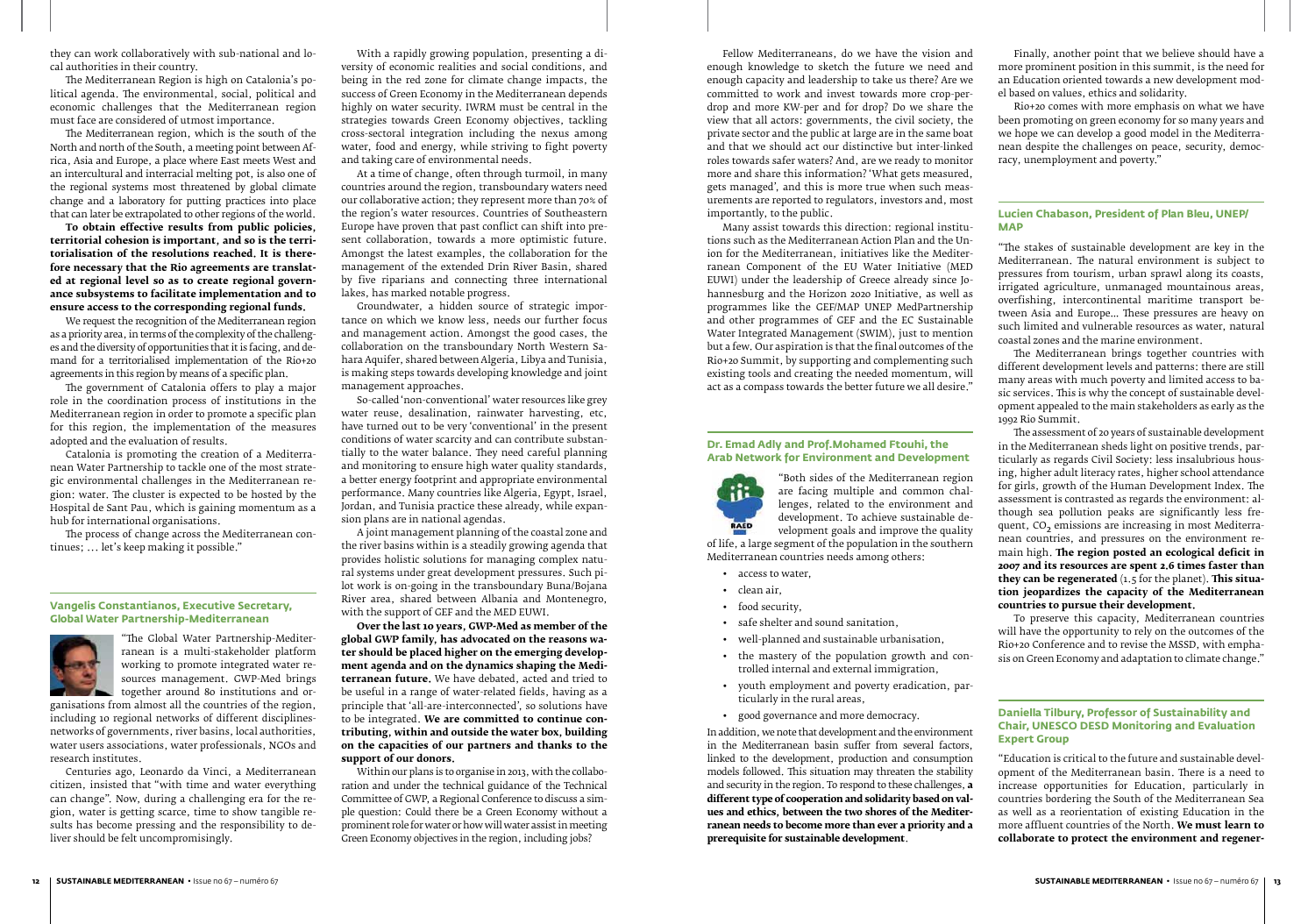**ate cultures and communities in this region.** For these reasons, it is important to progress a Mediterranean Strategy for Education for Sustainable Development."

**Enrique de Villamore Martín, Director, Regional Activity Centre for Cleaner Production of UNEP/ MAP**



"According to the World economic Forum, entrepreneurs are key drivers of economic progress, contributors to technological innovation and new job growth. Accordingly, green entrepreneurs are called to have a leading role in the transition to green economies.

**In the Mediterranean region, the importance of the environmental, economic and social benefits brought by green entrepreneurs is being reflected in the growth experienced by markets such as ecotourism, recycling, sustainable mobility, organic agriculture and renewable energy, among others and the number of green jobs associated to these new activities.**

Aware of this, the last Conference of the Parties to the Barcelona Convention recommended supporting successful cases of green entrepreneurship among the Mediterranean countries and specifically recognized, through the Paris Declaration, the need to boost eco-innovation in the region.

Taving Education for Sustainable Development<br>
SDE welcomed the recognition of the pivotal<br>
role of Education in the transition towards a Green Econ-<br>
nomy MIO-ECSDE participated in and attended a series of (ESD) high on the agenda for Rio+20, MIO-EC-SDE welcomed the recognition of the pivotal omy. MIO-ECSDE participated in and attended a series of meetings on the subject highlighting the importance of Education in protecting the environment.

Nevertheless, recent reports on the state of play of Green Entrepreneurship in Mediterranean developing countries developed by UNEP/MAP together with local experts show that there are several factors hindering the promotion of local green entrepreneurship and the creation of green jobs.

That is why the EC-funded SWITCH Med programme will include a specific action plan led by UNEP/MAP, through the Regional Activity Center for Cleaner Production, including demonstration activities with the objective of training and supporting green entrepreneurs that provide eco-innovative solutions to the way goods and services are produced, consumed and offered and hence propose business models whose scaling-up contributes to the greening of Mediterranean economies."

#### **MIO-ECSDE's positions for Rio+20**

#### **Education for Sustainable Development: at the top of MIO-ECSDE's agenda at Rio+20**

is undoubtedly a very powerful tool for obtain-<br>ing sustainable development. Today, more than<br>ever before, it can contribute significantly in promoting<br>neace and stability. Progress in ESD at national and inis undoubtedly a very powerful tool for obtaining sustainable development. Today, more than ever before, it can contribute significantly in promoting peace and stability. Progress in ESD at national and international level, is closely linked with the potential of achieving agreed targets for sustainable development and poverty reduction and could facilitate the reduction of inequalities between countries and within societies.

Prof. Scoullos represented the Government of Greece at the side event organized by the Government of Georgia on "The Role of Environmental Education for Sustainable Development in Transition to Green Economy - from Tbilisi to Rio+20", which took place on June 18, 2012. His paper "From Tbilisi to Rio+20 and beyond: concept evolution and perspectives - with emphasis on the Euro-Mediterranean region" provided a detailed overview of the history of ESD and offered food for thought on the necessary steps forward. Prof. Scoullos also participated in a roundtable discussion together with Mr. George Zedginidze, Deputy Minister of Environment Protection of Georgia and Mr. Otar Berdzenishvili, Ambassador of Georgia to the Federative Republic of Brazil on the same subject. At the meeting, the intergovernmental conference on "Tbilisi+35: Environmental Education for Sustainable Development" was announced to commemorate the 1977 Tbilisi Declaration and 35 years of global educa-

tional efforts. Prof. Scoullos was invited and participated at the conference in Tbilisi on 6-7 September 2012 where he once again represented the Hellenic Ministry of Education and very actively contributed to the Conference discussions and outcomes.

At Rio+20, MIO-ECSDE also participated at the UNESCO side-event "Educating for a sustainable future", where the need of serious investment in Education for Sustainable Development was underscored. The Director-General of UNESCO, Irina Bokova opened the high-profile panel, which shared examples of ESD good practice and stressed the crucial need to attune Education to address the huge challenges debated at the Rio conference.

Overall, ESD came out of Rio+20 stronger, as its crucial role was underlined in the final document "The Future We Want" as follows: "We resolve to promote Education for Sustainable Development and to integrate sustainable development more actively into Education beyond the United Nations Decade of Education for Sustainable Development."

Although many felt that the outcome did not go far enough, Education was frequently mentioned as an important area of sustainable development and the need to extend the various ESD programmes and activities beyond the UN Decade for ESD (2005-2014) was fully recognized.

#### **EDUCATION FOR SUSTAINABLE DEVELOPMENT**

MIO-ECSDE has been in the forefront of developments in Environmental Education (EE) and ESD since its establishment. The International Conference on Environment and Society: Education and Public Awareness for Sustainability held in Thessaloniki in 1997, was co-organised by UNESCO and the Greek Government and facilitated by MIO-ECSDE and the University of Athens, concluding with the "Thessaloniki Declaration" and marking the transition from Environmental Education towards ESD.

Following Thessaloniki, MIO-ECSDE launched the ERA-21 Campaign (Education Re-Affirmation for the 21st Century) prior to the Johannesburg WSSD and the MEdIES as a Type II Initiative during the Summit itself (2002). MEdIES is today a major e-network of approximately 4000 educators (www.medies.net) working jointly on common ESD projects, promoting and developing ESD within the educational community of the region.

In view of the UN Decade on ESD (2005-2014) MIO-EC-SDE has contributed substantially to the drafting of the Strategy on ΕSD adopted by the Ministers of Environment and Education of the UNECE member states (2005) and has a leading role in ensuring the Strategy's implementation in the Mediterranean region. Along this line, in November 2005, MIO-ECSDE in cooperation with the Hellenic Ministry of Education, UNEP/MAP, UNESCO, UNECE, etc. organised in Athens the "Official Launching of the UN Decade of ESD in the Mediterranean". The participants decided to develop and adopt a "Mediterranean Strategy on ESD" inspired by and utilising the UNECE Strategy for ESD, as an input to the UN Decade on ESD and mandated MIO-ECSDE and the Government of Greece to take the necessary subsequent steps.

Indeed, after some consultations, the text of the draft Strategy was presented and preliminarily agreed in a meeting organised in Athens (December, 2011). The Strategy is expected to be completed soon. At Rio+20 a pledge was made for a Ministerial meeting on the adoption of the Strategy to be organized in 2013, possibly in Monaco.

MIO-ECSDE has collaborated closely with UNESCO/ BRESCE, GWP-Med, the University of Athens, UNEP, the Anna Lindh Foundation, aeveral of its members and other institutions and organizations in carrying out projects, in organizing workshops and in producing a wide

range of educational material and supporting methodological and other documentation. Among them particularly noteworthy are the publications: Water in the Mediterranean, Waste in our lives, Mediterranean Food - Historical, Environmental, Health & Cultural dimensions, ESD in MAB Biosphere Reserves and other designated areas in the Mediterranean, YouthXchange Guide for Sustainable Consumption. Furthermore, the HYDRIA Project uses water as a 'vehicle' to unfold the diverse, yet common, tangible and intangible Mediterranean water cultural heritage, through reviving representative ancient water management visions, concepts and techniques of the distant and more recent past through an interactive webpage (www.hydriaproject.net).

MIO-ECSDE, as a major partner of the EU funded Horizon 2020 Mediterranean Environment Programme has organized throughout the Mediterranean several capacity building workshops on ESD, being a prerequisite for sustainable development and an essential tool for good governance, informed decision-making and for the promotion of democracy and environmental concerns into other sectors.

#### **MONITORING & CONTRIBUTION TO THE FORMULATION OF VITAL POLICY IN THE MEDITERRANEAN**

Throughout its existence, MIO-ECSDE has put substantial effort in monitoring and formulating international and

| MIO-ECSDE |
|-----------|
|-----------|

#### …is a **Founding Member** of:

- • The European Seas Environmental Cooperation (ESEC)
- **GWP-Med**
- • Resource Efficiency Alliance
- ...is a **Member** of:
- • The Mediterranean Commission for Sustainable Development
- • The Comité de Suivi of Euro Mediterranean environmental policies
- The EuroMediterranean NG Platform
- • The Anna Lindh Foundation
- …holds "**Accredited Organization**" status for:
- ECOSOC
- • UNESCO
- The Convention to Combat Desertification
- …is a **partner** of:
	- UNEP/MAP
- …**facilitates** regional circles of:
	- • Parliamentarians (COMPSUD)
	- • Educators (MEdIES)
	- • Journalists (COMJESD)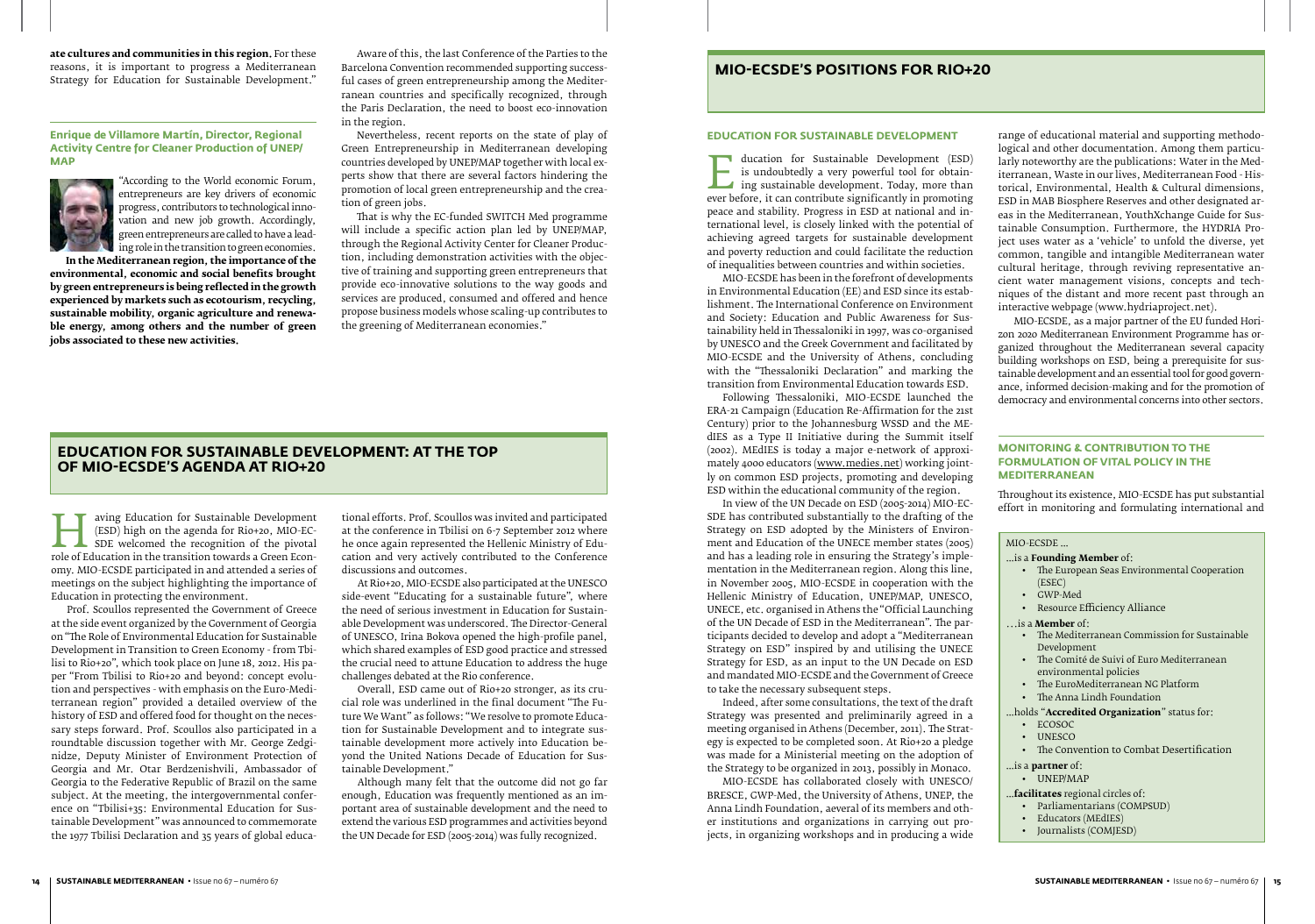European policies relevant to the Mediterranean and most specifically the Barcelona Convention, UNEP/MAP and its RACs (CP/RAC, SPA/RAC, etc.), the European Union though its DGs that elaborate and implement policies, programmes and projects in the Mediterranean within the European Neighbourhood and sectoral policies, the Union for the Mediterranean as well as relevant UN bodies such as the UN Economic Commission for Europe (UNECE), the Economic Commission for Africa (ECA), the UN Economic and Social Commission for Western Asia (ESCWA), UNESCO and other UN bodies and conventions.

This cooperation is obtained through following on a daily basis the most important developments and via regular participation in major international meetings and events.

With a track record which includes presence in regional bodies such as the Euro-Mediterranean Parliamentary Assembly, the Mediterranean Parliamentary Assembly and the League of Arab States and major national institutions such as the Parliaments of Mediterranean Countries (e.g. Croatia, Greece, Italy, Lebanon, etc.) MIO-ECSDE has remained in the forefront of policy-making in the region.

#### **PUBLIC PARTICIPATION**

MIO-ECSDE has since its establishment promoted Principle 10 of the Rio Declaration and the principles of the Aarhus Convention in all EuroMediterranean political fora, as key to environmental integrity in the region. Recognising the crucial importance of public awareness and participation in the achievement of social and economic well-being of the Mediterranean people, MIO-ECSDE has invested considerable time in research, development and amelioration of participatory techniques leading to consensus among social partners and eventually to action. The participatory processes that MIO-ECSDE has initiated among NGOs since 1991 have contributed considerably to consensus building, mutual trust and solidarity in the Mediterranean and to the improvement of North-South, South-South and East-West cooperation.

Within this framework, MIO-ECSDE has produced multiple publications, Guidelines for Public Participation and toolkits for journalists, has organized special seminars as well as joint conferences of Civil Society Organizations with parliamentarians and the press.

Rio+20 is expected not just to reaffirm Principle 10 of the Rio Declaration, but also to address its weaknesses in implementation. Engaging the public in decision making and during implementation is a prerequisite. Under the light of recent political and social developments taking place in the southern and eastern Mediterranean, great emphasis should be placed on promoting institutions able to ensure environmental rights, thereby contributing to building democracy and good governance, creating an enabling environment for Civil Society organizations and enhancing environmental performance in countries throughout the region. This will be achieved by:

- (i) Promoting the establishment and/or strengthening of the legal and institutional frameworks supporting environmental rights;
- (ii) Raising awareness and strengthening the capacities of non-State actors to promote and safeguard

active participation in environmental decisionmaking;

(iii)Inviting all Mediterranean countries to recognize and implement the principles of participation, free access to environmental information and access to justice and join the Aarhus Convention as soon as possible.

#### **PROTECTION OF THE MARINE ENVIRONMENT & BLUE ECONOMY**

The protection of the marine environment and the promotion of clean, healthy and productive seas/oceans were recognized during the Rio+20 preparatory work as key for the future economic and social development and vital in the fight against poverty.

MIO-ECSDE has been following developments in legislation, research and initiatives related to the assessment and challenges of the impact of anthropogenic activities while also being active in promoting legislation and policies to address marine pollution issues. More specifically, MIO-ECSDE has been monitoring and contributing to the Marine Strategy Framework Directive (MSFD), the European Integrated Maritime Policy (IMP), the EU Integrated Coastal Zone Management, the new Maritime Strategy for Growth and Jobs, the UNEP/MAP Ecosystem Approach in the Mediterranean, etc. On the issue of marine litter, MIO-ECSDE together with HELMEPA and Clean-up Greece and with the support of MED/POL of UNEP/MAP have launched the "Keep the Mediterranean Litter-free Campaign" to raise public awareness on the causes and impacts of the pollution of the sea from solid waste. On the same issue and preparing for Rio+20, it prepared a Joint Paper with the other partners of European Seas Environment Coalition, participated in the relevant forum and within the framework of Horizon2020 and the 2012 European Maritime Day, organized a major training on the subject with the participation of major actors.

Further on and leading up to Rio+20, MIO-ECSDE, together with its other Resource Efficiency Partners (European Partners for the Environment, European Water Partnership, etc.) organised in the Economic and Social Committee of the European Union in Brussels the meeting on "Europe and the Global Blue Economy: Oceans, New Frontier, Sustainable Use", which contributed significantly to the formulation of the EU and other partners' positions concerning the oceans, marine issues under discussion in Rio+20 and their direct link to a Bblue/Green Economy.

MIO-ECSDE has advocated for the efficient coordination between EU policies such as the Marine Strategy Framework Directive with the existing international structures under the UN - the Regional Sea Conventions, to reduce bureaucracies and enhance effectiveness at the regulatory, monitoring and enforcement of practical measures.

#### **GREEN ECONOMY**

MIO-ECSDE has been working since its early days on the promotion of the prerequisites of Green Economy: peace, stability through social cohesion, integrity and func-

tioning of ecosystems as well as the safeguarding of biodiversity and cultural diversity in the region.

Sustainable Development and the proper understanding of what Green Economy is, the concept of "inclusion" and the interlinkages between them are the starting points for all policies.

In the past two years, MIO-ECSDE has made more concrete and intensified efforts to promote the pivotal shift towards a Green Economy in the Mediterranean (see below the article "Towards an Inclusive Green Economy: Visualisation of the Concepts"). Together with the Regional Activity Centre for Cleaner Production of the Mediterranean Action Plan (UNEP/MAP CP/RAC) and within the framework of the EU funded Horizon 2020 Capacity Building/Mediterranean Environment Programme, it has carried out capacity building workshops and field visits on Green Economy and explored how national strategies can be developed and implemented through sustainable financing and green banking. These activities will be closely linked with the SWITCH-MED project, which will address the need to promote sustainable consumption and production and resource efficiency in the Mediterranean.

The necessary actions to create the enabling environment and necessary momentum towards a Green Economy in the Mediterranean include the identification and eradication of what is generally agreed on as unsustainable in order to alleviate/reduce the pressures; the encouragement of the development and rapid implementation of no regret measures; the utilization in a wise and sustainable way of all natural and cultural assets.

Green Economy is, obviously, a horizontal issue touching upon the management of seas and oceans as well as sustainable consumption and production.

#### **SUSTAINABLE CONSUMPTION & PRODUCTION**

The promotion of environmentally and socially sustainable production patterns is a critical pathway of the Green Growth paradigm, but so is the encouragement of sustainable consumption habits and demand-side management in critical sectors such as food, housing, tourism, manufacturing, mobility, which are reflected in the Mediterranean Strategy for Sustainable Development (MSSD).

MIO-ECSDE efforts to promote Sustainable Consumption and Production (SCP) are mostly carried out within the framework of Education for Sustainable Development (ESD). A recent example is the "YouthXChange in the Mediterranean: A joint project with UNESCO-UNEP to challenge our consumption behaviours and inspire responsible consumer choices"; nonetheless a vast array of other activities has been focusing on sustainable use of natural resources. Quite recently, MIO-ECSDE together with UNEP/MAP CP/RAC, have launched the "Sustainable Events in the Mediterranean" initiative, within which a web-based toolkit has been developed. In parallel, demonstration activities to empower Civil Society as key SCP drivers and to implement specific priorities identified by the SCP National Action Plans and a networking function to allow for exchange, lesson learning and further scaling up of SCP activities are to be implemented in the near future. The need to promote sustainable consumption and production (SCP) and resource efficiency in the Mediterranean has also been addressed by H2020 CB/MEP.

#### **WATER**

MIO-ECSDE has been a contributing partner, representing views of the Mediterranean NGO community and providing technical expertise, in several key regional water initiatives and processes, such as the Mediterranean Component of the EU Water Initiative (since 2003), the Petersberg Phase II / Athens Declaration Process on Transboundary Water Resources Management in Southeastern Europe (since 2005), and the elaboration of the draft Strategy for Water in the Mediterranean (2009-2010) for the discussion and finalisation of which it has organized two Civil Society meetings, one at the Dead Sea and one in Barcelona.

Furthermore, it has led or contributed to regional and sub-regional dialogues on water governance issues, including public participation, Civil Society engagement, access to information, as well as on climate change adaptation, joint IWRM/ICZM planning, transboundary water resources management, and capacity building and networking of targeted groups like decision makers, parliamentarians, the media and Civil Society. Among others, the Mediterranean Education Initiative for Environment and Sustainability (MedIES) serves a range of activities in the water agenda, with emphasis on the overall water cycle, water demand management, rain water harvesting and other non-conventional water resources.

Most recently, MIO-ECSDE has engaged in the Drin Dialogue which aims at promoting collaboration among the riparians of the Drin River (Albania, FYR of Macedonia, Greece, Kosovo and Montenegro) towards sustainable water management in the extended Drin River Basin and is a member of the Drin Core Group.



*Heron spotted in a lagoon right outside RioCentro, the UN Summit Conference Center, June 2012.* 

*Photograph: © Thomais Vlachogianni*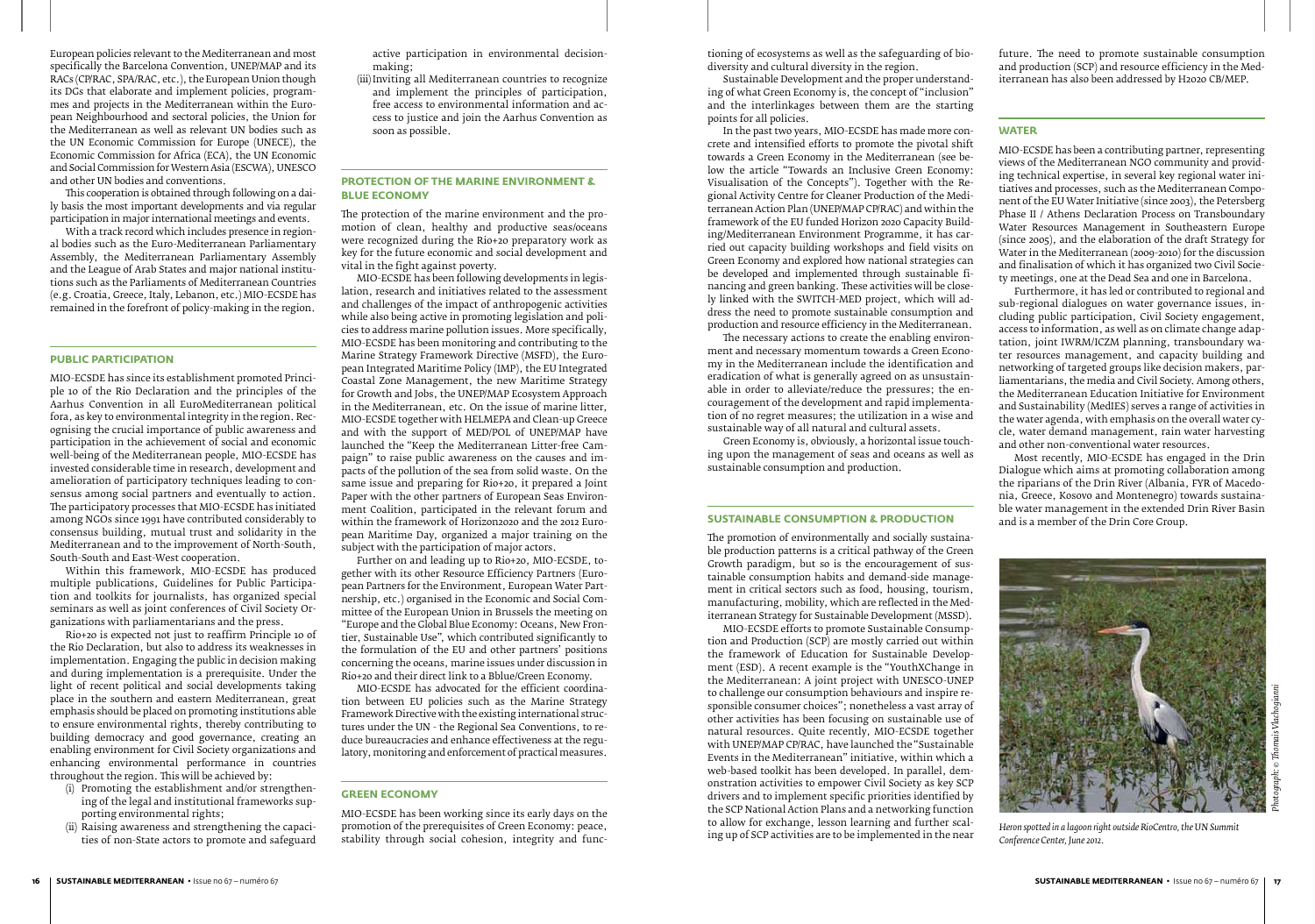#### **Green economies around the world? An interesting UNIDO report on the Implications of resource use for development and the environment**

The first complete world atlas for resource use and resource efficiency for all countries in the last 30 years has been produced within the UNIDO Green Industry programme.

> http://seri.at/wp-content/uploads/2012/06/green\_ economies\_around\_the\_world.pdf

The new report entitled «Green Economies around the world? Implications of resource use for development and the environment» presents data from the global, continental and country level, featuring illustrative

case studies. The report evaluates the performances of different countries, highlighting the critical issues of current trends in resource use and examines whether all countries worldwide can actually reach "Green Growth" as discussed in the concept of a "Green Economy".

This interesting report can be found here:

#### **Towards an Inclusive Green Economy: Visualisation of the Concepts**

*By Prof. Michael Scoullos, Chairman of MIO-ECSDE and GWP Med*

#### **RAED at Rio+20: a strong presence**



The Concept of Sustainable Development (SD) and the proper understanding of what Green Economy (GE) is, how it is becoming "inclusive" and how it is linked with SD are the starting points for all our policies. The level of abstraction of these notions is not always

compatible with the ability of our brain to connect them in a meaningful way. The tool to facilitate such an understanding is visualization through models and schemes.

Based on the Rio 1992 Conference, SD is represented through the "Ancient Greek Temple" model, as shown in Figure 1, where Environment, Economy and Society are the three pillars.



In such an approach the Economy pillar may include Green Economy but it refers to the economy as a whole and, in the mind of most, reflects the type of economic growth "as usual". This is because, as we visualize it, the economy runs on its own and, in some way,

Environment and Society do the same. Environment refers to "Environmental Protection" and Society to "Social Welfare" and cohesion or inclusion. The policies to be implemented in an integrated way need to be labeled and clustered "sustainable" only within the roof of the "temple".

The mechanism/factor that brings them together is unclear. Unless we place the "temple" structure on a foundation-basis which is proposed to represent governance, as shown in Figure 2.



The Arab Network for Environment and Development<br>
(RAED) took a leading role at Rio+20 by contributing<br>
to the organization of four side events on a wide ar-<br>
ray of issues ranging from climate induced displacement<br>
and th (RAED) took a leading role at Rio+20 by contributing to the organization of four side events on a wide arand the issue of food security to the challenges and opportunities for Green Growth in the Mediterranean.

A scheme widely used by the European Commission is depicted in Figure 3. It is unclear, in this representation, where Green Economy lies. If Green Economy is represented by (A) this type of economy simultaneously fulfills both environmental and social require-

ments in a more or less homogeneous way. If B1 and B2 are also included, then Green Economy may be characterized as an economy that has either an important environmental component without social concern or an important social component without environmental concern.



In many cases, this is in fact a depiction of the reality, which in my point of view, does not fulfill the criteria for the characterization of an economic activity as part of a Green Economy.

To overcome these shortcomings I have proposed the use of the most stable stereostructure of the world which is the "tetrahedron" (Figure 4). In this scheme, SD is included "within" Economy, Society and Environment while it is based on Governance. However, all four facets may equally serve as bases, while the contribution of each one of them in obtaining SD is differentiated according to the prevailing conditions, needs and circumstances.



Each facet extends beyond the limits of the pyramid. This applies also to economy. However, Green Economy represents only the part corresponding to the base of the pyramid, as seen in Figure 5.



Ecosystem resilience, human well-being and resource efficiency (Figure 6), which are used as tools for Green Economy by the European Environment Agency are, in my point of view, attributes suitable to define indicators but not adequate to "service" Green Econ-

omy. Similarly, "poverty eradication" and "economic growth" are, to my understanding, components of a Green Economy (GE).



The ways and tools to obtain

Green Economy and its components, are the same as those required for obtaining sustainable development as a whole and these are the basic constituents of Governance, also shown in Figure 7:

• institutions and regulations,

- • science, technology and innovation
- • information, education, awareness and culture (influencing human behavior)



Therefore, in the combined double pyramid (hexahedron – Figure 8), Green Economy, as part of Sustainable Development, is "serviced" by the aforementioned tools.

RAED was the lead organizing partner at "The Role of Climate Induced Displacement on Socio Economic Development" which took place on June 17, 2012 and was attended by more than seventy participants from all over the world. Considering climate induced displacement as a possible future "human security" issue that requires coordinated international action, RAED highlighted the major role to be played by Civil Society to support governments in identifying the needs of the displaced and in addressing climate displacement in the vulnerable Arab countries.

The speakers Dr. Emad Adly, RAED General Coordinator, Dr. Magdy Allam, Environmental Expert, Ziyad Alawneh, Director of Land and Human to Advocate Progress (LHAP) and Tine Ramstav, NRC, presented a detailed overview of the evolution of climate induced displacement, the effect of climate change in the Arab world, the case of Egypt and opportunities for cooperation through best practices and lessons learnt from other countries.

The event was successful in highlighting the need for a regional response mechanism to address climate displacement, identifying the necessary tools to overcome policy, institutional and relevant financial challenges and in establishing an ongoing dialogue between governmental and non-governmental organizations on steps ahead.

At RAED's second event "Tackling displacement by natural disasters in the sustainable development" headed by the Norwegian Refugee Council (19 June 2012), displacement by disasters was recognized as a growing and increasingly complex challenge that is directly linked to the effects of unsustainable development practices. Panelists included Elisabeth Rasmusson, Secretary General of the NRC, Manuel Bessler, Assistant Director-General of the Swiss Development Cooperation, Head of Humanitarian Aid Department and Head of the Swiss Humanitarian Aid Unit (SHA) for the Government of Switzerland, Heikki Holmas, Minister for Development of Norway, Mostafa Hussein Kamal, Egyptian Minister of State for Environment and Seethapathy Chander, Director General of the Regional and Sustainable Development Department at the Asian Development Bank. The event concluded that greater political attention to disaster risk reduction within the context of sustainable development is needed to ensure that populations displaced or at risk of displacement are protected. To ensure that displacement does not continue to set back development gains, concerted and collaborative action is needed on the local to global levels amongst actors from multi-disciplinary fields of expertise and across organisational mandates including disaster risk reduction, climate change adaptation, humanitarian action, human rights, and disaster management.

RAED also co-organized a side event with the League of Arab States (LAS) in which the Economic and Social Commission for Western Asia (ESCWA) together with the German Agency of International Cooperation (GIZ) and the Arab Forum for Environment and Development (AFED) participated. The event, entitled "Food Security and Safety Discussed in Rio + 20", evaluated food security in the Arab region, within a discussion that gathered around 50 participants. Discussions also identified potential ways to alleviate the growing food concern, which has turned out to be one of the main economic, social, political and environmental challenges facing the region.

To highlight these concerns ESCWA, in partnership with RAED, produced a short documentary to show how youth from the region perceives the issue of food security and safety, which was based on interviews of RAED youths from Egypt, Lebanon and Yemen.

Featured at the event was Palestine's Minister of Environment Dr. Youssef Abu Safieh who highlighted the poverty and undernourishment aspects of food securityfood insecurity prevailing in the ESCWA region and how it affects mostly women and children in remote rural areas. Participants highlighted the growing concern of water scarcity, which is expected to worsen the food situation in the region, the need to strengthen food related research and development as well as the importance of continuing the dialogue on these issues and pooling efforts to maximize the outreach of programs and projects designed for promoting food security.

Finally, in the Mediterranean side event "Challenges and Opportunities for a Mediterranean Green Growth" co-organized with MIO-ECSDE and other major actors in the region (see relevant article), RAED was represented by Prof. Mohamed Ftouhi. Prof. Ftouhi suggested that a different type of cooperation and solidarity based on values and ethics, between the two shores of the Mediterranean need to become more than ever a priority and a prerequisite for sustainable development.